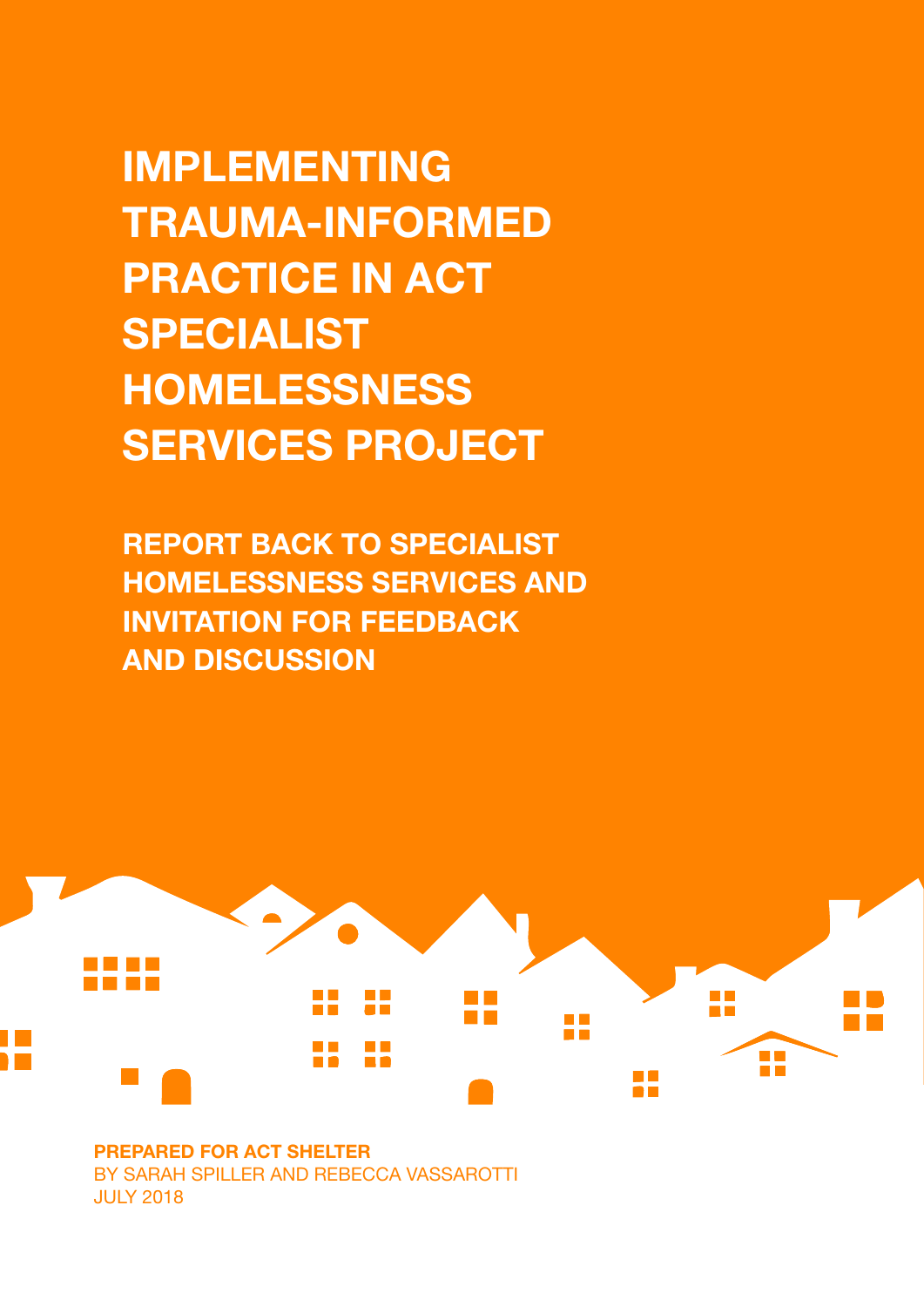

ACT Shelter is an independent, not-for-profit organisation funded by the ACT Government to represent the interests of our members and provide strategic advice on systemic issues affecting housing consumers in the ACT. We provide an informed voice on policy issues that affect housing access and outcomes for people reliant on low – moderate incomes in the ACT.

Our objective is to make the case for changes to the 'housing system' in the ACT that deliver better housing outcomes for people on low to moderate incomes in all housing tenures – including people in 'marginal tenures' and homelessness accommodation.

*Collectively, we are Working Together for Housing Justice.*

**This project has been funded by ACT Government**

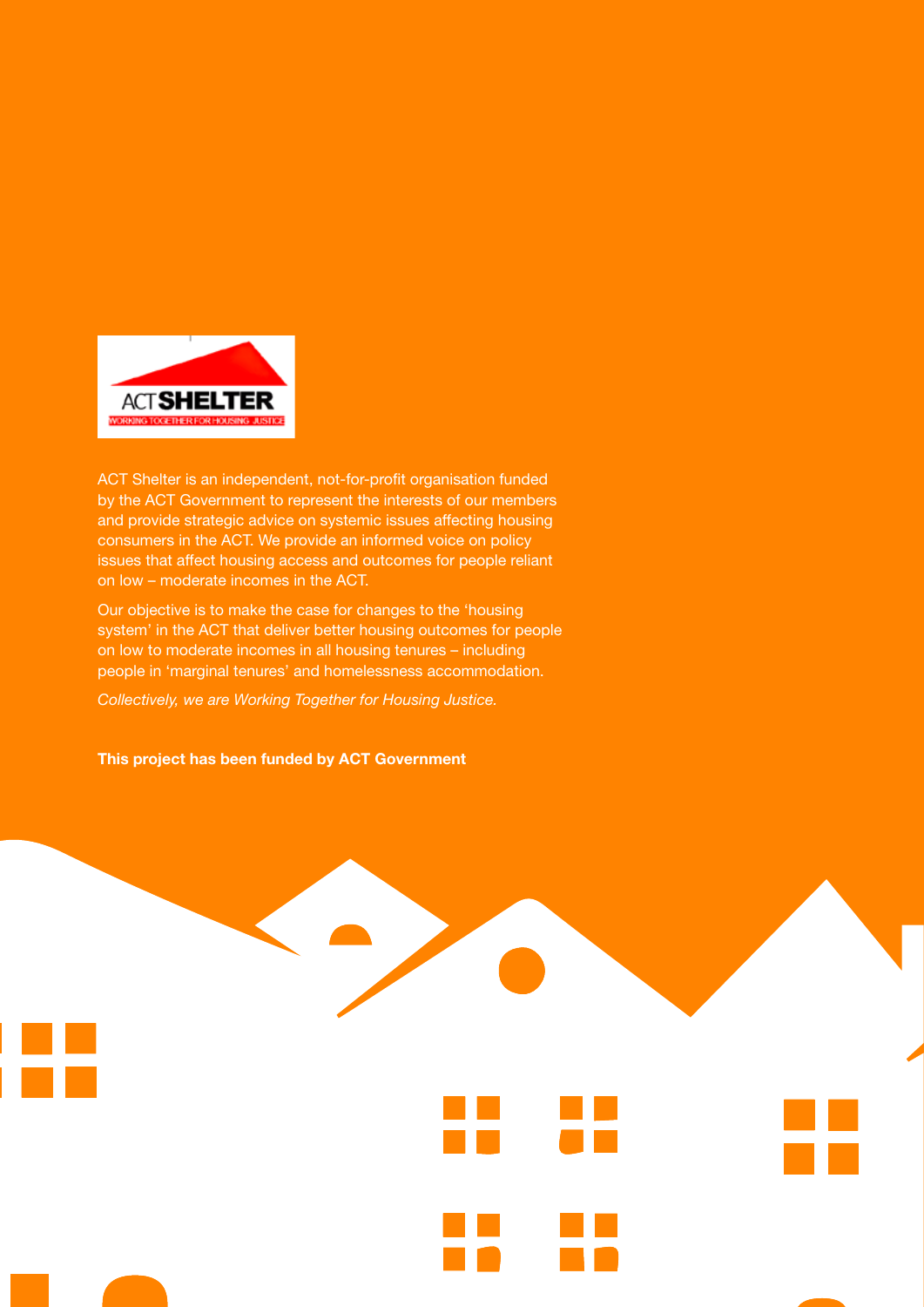## Table of Contents

| 1. The project so far: Summary of findings and next steps                           | 3               |
|-------------------------------------------------------------------------------------|-----------------|
| 1.1. High level findings                                                            | 3               |
| 1.2. What is trauma-informed practice?                                              | 3               |
| 1.3. Proposed recommendations at a glance                                           | $\overline{4}$  |
| 1.4. Next steps                                                                     | 5               |
| 2. Background to the project                                                        | 6               |
| 2.1. Background                                                                     | 6               |
| 2.2. Options Paper                                                                  | 6               |
| 2.3 How the options were developed                                                  | 6               |
| 3. Key learnings from research and engagement                                       | $\overline{7}$  |
| 3.1. What does recent research tell us?                                             | $\overline{7}$  |
| 3.2. What does the ACT homelessness sector think about<br>trauma informed practice? | 8               |
| 3.3. Learnings from the training and development scan                               | 12 <sub>2</sub> |
| <b>4. Recommendations</b>                                                           | 14              |
| <b>5. Conclusions</b>                                                               | 18              |
| <b>6. Bibliography and notes</b>                                                    | 20              |

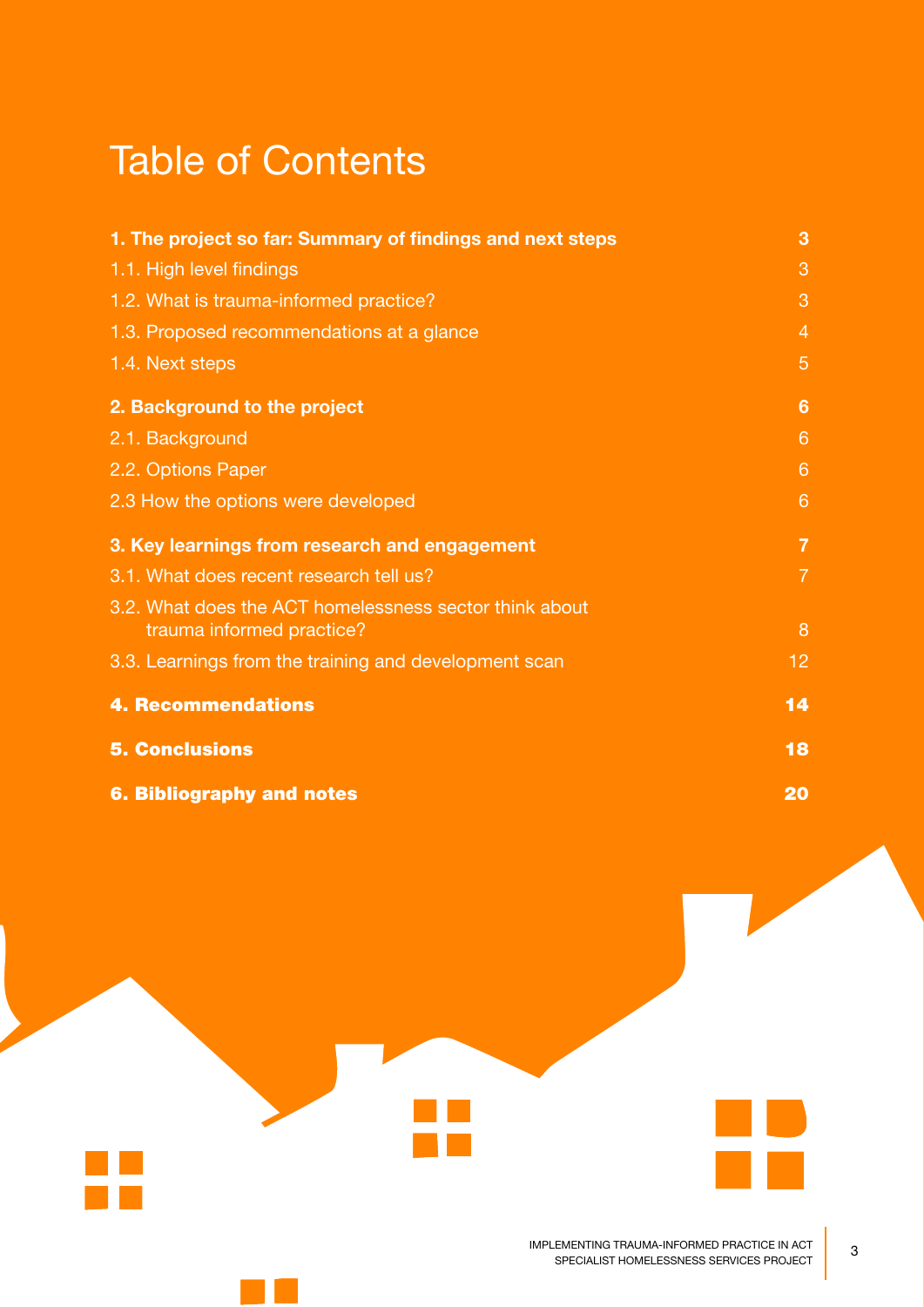# The project so far:<br>
Key findings and next steps

Based on a review of the research and engagement with the sector, this report outlines options and recommended next steps. We are now interested in testing these conclusions and recommendations with the ACT specialist homelessness sector prior to providing final advice to ACT Government. Sector representatives are invited to provide feedback on the ideas in this paper by contacting the consultants via ACT Shelter and participating in forums convened by Joint Pathways and ACT Shelter in September 2018. Key questions we are asking the sector to consider:

- Is it reasonable for organisations to commit to becoming more trauma aware over the medium term? Would your organisation sign up to a sector wide commitment?
- Would you support your staff to access baseline training if it was offered to the sector? What sort of resourcing should be dedicated to support this training?
- Would your organisation be interested in accessing resources and supervision arrangements to support staff developing more trauma informed ways of working?
- Would you support your staff participating in a community of practice?
- Would you support changes to contract reporting, to allow your organisation to report on what you are doing to strengthen your response to trauma?
- Would you use a reflective practice tool designed to help services map their current practice and changes over time?

## 1.1. High level findings

Most Specialist Homelessness Services (SHSs) in the ACT would like to be better able to assist people who have experienced trauma. The sector recognises the impact of trauma, and this is confirmed by the evidence base. Research commissioned by the sector in 2016 confirmed that almost all people who are homeless in the ACT have experienced trauma.<sup>1</sup> The sector is on the front line of responding to trauma, with the reality that many people using services have experienced complex trauma prior to becoming homeless, and homelessness is itself traumatic and increases the likelihood of traumatic experiences.

## 1.2. What is trauma-informed practice?

The project has provided a strong basis to understand trauma informed practice. Research confirms that traumainformed practice is a strengths-based service delivery model that:

- • Recognises and responds **to the impact of trauma**,
- Emphasises physical, psychological, and emotional **safety** for providers and survivors,
- • Creates **opportunities** for survivors to **rebuild a sense of control and empowerment,**
- Anticipates and **avoids practices that are likely to re-traumatise** individuals who already have histories of trauma,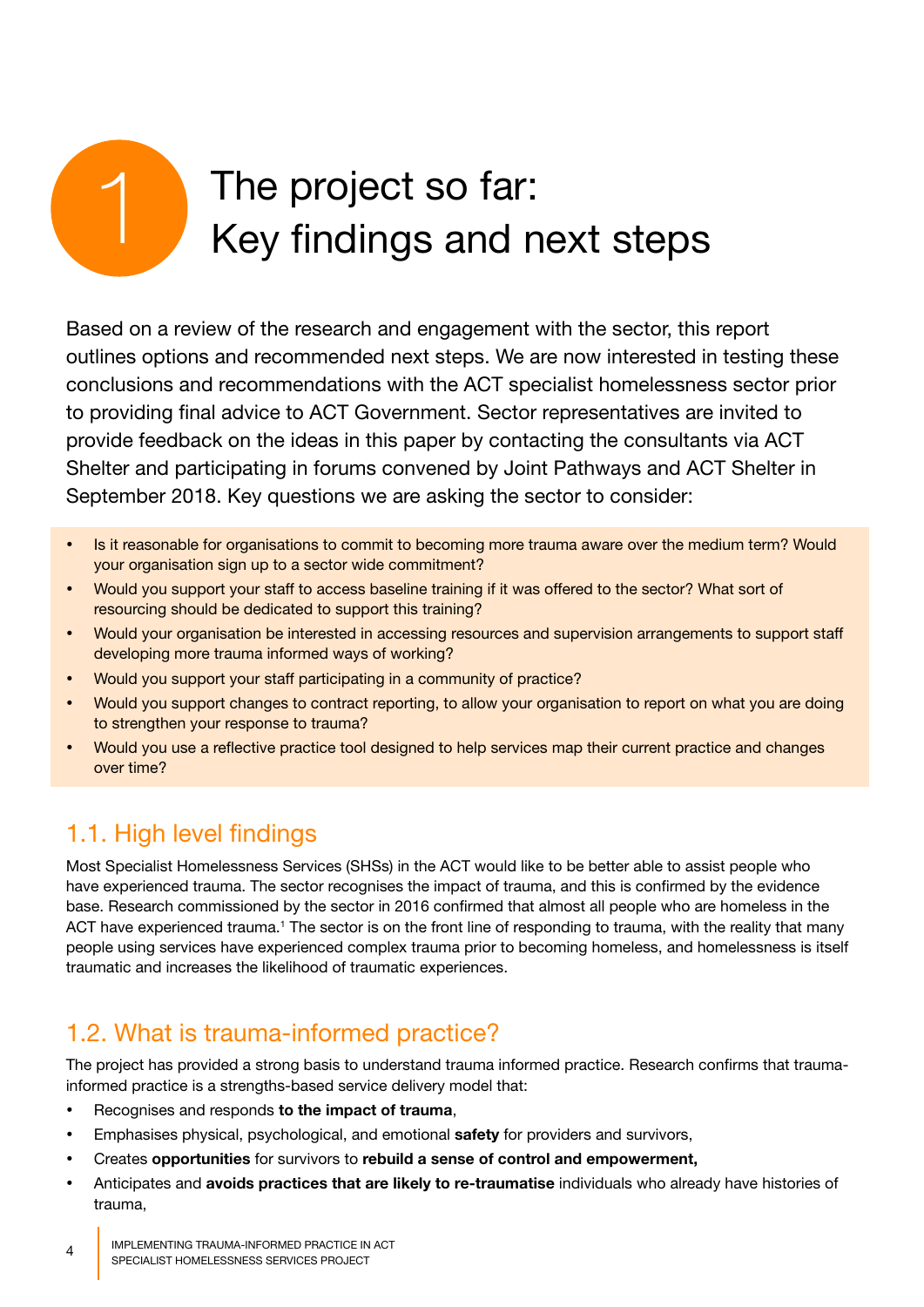- • Values and enables **service users to participate** in the development, delivery, and evaluation of services,
- • Invests in **building organisational and staff awareness**, knowledge, and skills to support recovery,
- • At a minimum, ensure that engagement does **no further harm** and **avoids re-traumatising** children, youth, or adults receiving services.2

The evidence base suggests that a trauma-informed approach to human service delivery has the demonstrated potential to contribute to better experiences and outcomes for service users; and to support staff safety, retention and satisfaction.3

## 1.3. Proposed recommendations at a glance

The project has concluded that it is not feasible to become a fully **trauma-informed sector** within the ACT Government resource allocation to date. With additional investment and long-term commitment, it would be feasible for the sector to work towards a medium-term aspiration of becoming **trauma-sensitive** as a step toward becoming fully **trauma-informed**.

The current investment can support sector-wide work to become more **trauma aware.** This Options Paper makes recommendations to support the sector to work toward this goal over the next three years. The recommendations in the paper also support higher threshold services and those with more advanced practice to deepen their existing practice with the aim of becoming more **trauma-sensitive, trauma-responsive or trauma-informed.**<sup>4</sup>

#### **Image 1: The spectrum of responding to trauma in a human services sub-system**

| <b>Trauma aware</b><br><b>services</b> | <b>Trauma</b><br><b>sensitive</b> | <b>Trauma</b><br>responsive | <b>Trauma</b><br>informed | <b>Trauma</b><br>specific |
|----------------------------------------|-----------------------------------|-----------------------------|---------------------------|---------------------------|
| that are seeking                       | services who                      | services who                | <b>services</b>           | <b>services</b>           |
| out information                        | are introducing                   | have made                   | where                     | who include               |
|                                        | concepts of                       | changes                     | the entire                | practitioners             |
|                                        | trauma in                         | and respond                 | culture has               | who are                   |
|                                        | some work                         | differently                 | shifted                   | providng                  |
|                                        | practices                         |                             |                           | clinical services         |
|                                        |                                   |                             |                           |                           |

While the options paper recommends that a significant component of the investment be directed to training and development, this must be accompanied by other activities - such as regulatory reform (Rec. 8), community of practice (Rec. 4) and practical tools (Rec. 6) - that nurture evolving practice and system change.

The best medium to long-term return on investment will be achieved if the initial 2017/18 ACT Budget investment is supported by long-term commitment from funding agencies and the sector, and additional future funding investments. The diagram below indicates the work that is required to achieve sector-wide trauma-informed practice.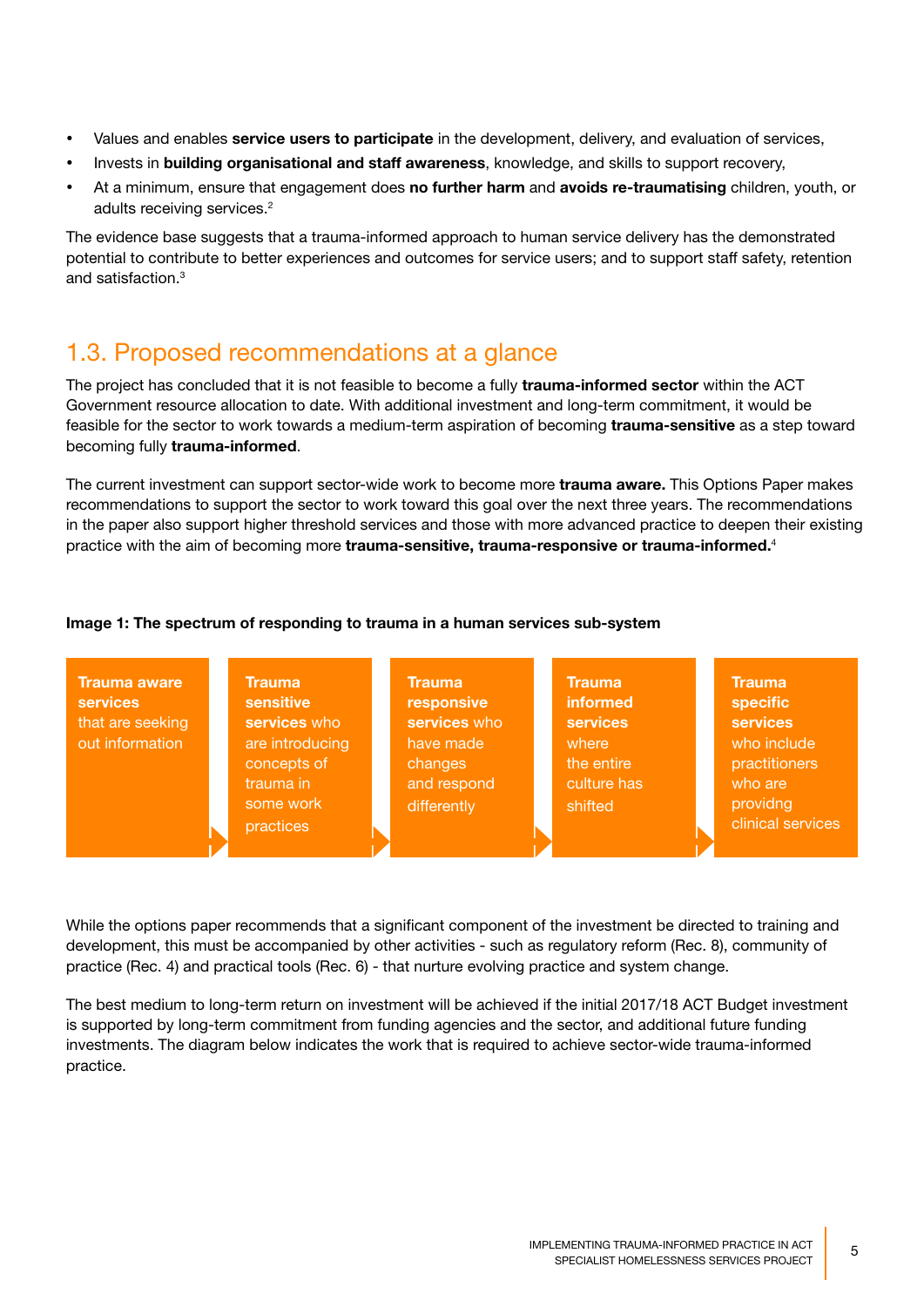#### **Figure 2: Moving towards a more trauma informed homelessness sector**



While the sector should focus on developing trauma awareness (phase one), it is important to begin investment to support the sector to further deepen understanding and practice. Therefore, the report makes ten recommendations around ongoing work. The proposed allocation of funds from the initial investment for recommendations 1,2,3,4,6 and 10 creates a foundation for this necessary ongoing work.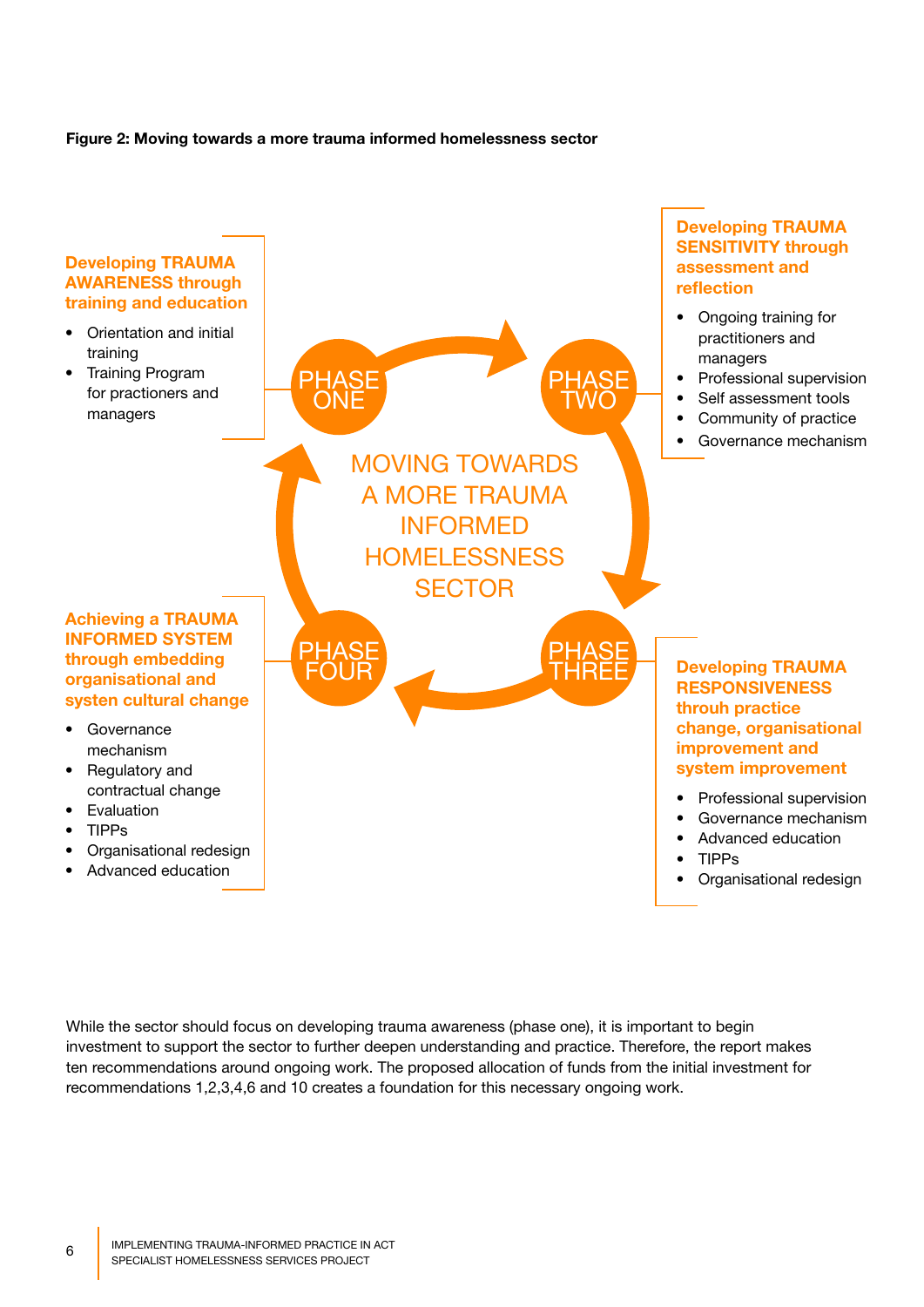#### **The ten proposed recommendations are:**

- **1.** Allocate funds through initial funding commitment to support the roll out of baseline sector-wide introductory training through engaging a single provider to provide this in a way that is accessible for a large number of staff across the sector. (Phase One)
- **2.** Allocate funds through initial funding commitment to support advanced practitioner training for direct service workers and frontline managers, including allocation of funds to allow workers to be released to attend this training. (Phase One)
- **3.** Allocate funds through initial funding commitment to establish a community of practice to support the sector to develop their practice in this area. (Phase Two)
- **4.** Allocate funds through initial funding commitment to establish a joint arrangement for clinical supervision for practitioners that are developing trauma-informed practice and do not currently have access to this support. (Phase Two-Three)
- **5.** Pilot a shared definition, statement of commitment and organisational reflective practice tool. (Phase Two)
- **6.** Allocate funds through initial funding commitment to establish and resource a sector-led governance mechanism through Joint Pathways. (Phase Three)
- **7.** Explore options to identify resources to establish a Trauma-Informed Practice Support Service (TIPPS), to support the sector's ongoing journey toward a system-wide trauma-informed approach over the medium to longer term. (Phase Three)
- **8.** Explore ways that regulatory and reporting requirements can support the sector to become more traumaaware. (Phase Four)
- **9.** Build cross-sector and cross-Directorate linkages, to work towards a trauma-informed human services system. (Phase Four)
- **10.** Allocate funds through initial funding commitment to externally evaluate this work. (Phase One-Four)

## 1.4. Next steps

ACT Shelter invites discussion and feedback on the Options presented here. Consultation will end in September 2018. Based on this process ACT Shelter, Joint Pathways and the Community Services Directorate will identify next steps for implementation.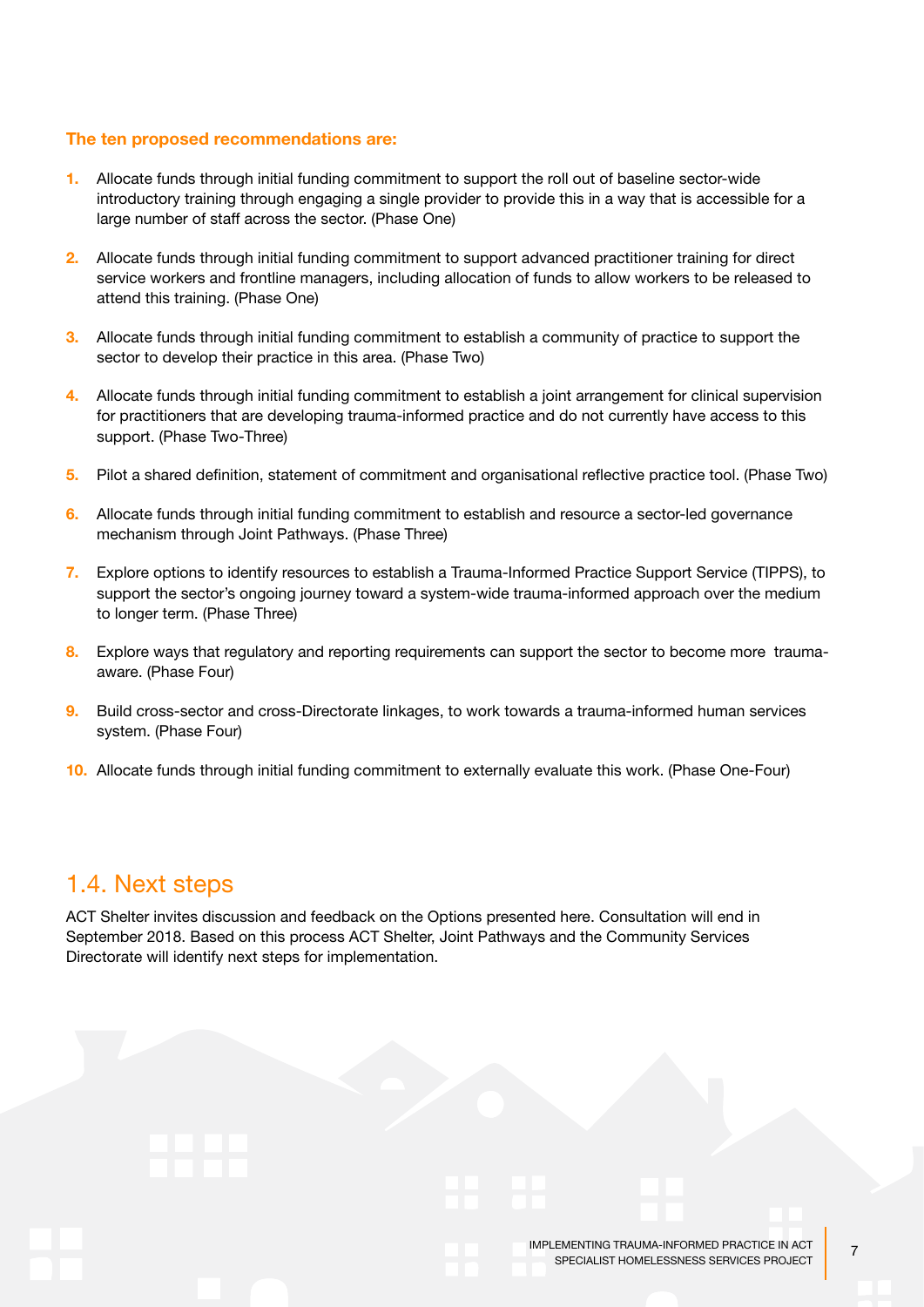

## 2.1. Background

This project is possible because the ACT Government has committed to "support people seeking housing who have a lived experience of trauma".<sup>5</sup> The 2017/18 ACT Budget committed to developing "a system-wide trauma-informed approach to homelessness support services" as part of a broader commitment to SHS sector development.<sup>6</sup>

## 2.2. Options Paper

This Options Paper suggests practical ways to strengthen a *sector-wide* approach to trauma. The paper's aim is to prompt sector feedback, in order to identify the best options to pursue over the next three years.

We invite comments and discussions on these options to assist in the finalisation of advice to Government around recommended action, funding and implementation.

## 2.3 How the options were developed

The options were identified through deliberative engagement with specialist homelessness services, sector networks and peak bodies, and representatives of organisations working in complementary human services sectors.

- A workshop was attended by more than 30 people on May 24, 2018.
- Representatives of approximately 80 per cent of the ACT's specialist homelessness services completed a survey in May and June 2018.
- Conversations and interviews took place with representatives of 20 organisations including specialist homelessness services, complementary human services, training providers and peak organisations.
- Joint Pathways members provided advice, guidance and input through the Joint Pathways Members and Executive Committee meetings.

The Options Paper also draws on a literature review and a scan of training and capacity development resources.

This work was commissioned by ACT Shelter in partnership with Joint Pathways, with funding from the ACT Government Community Services Directorate. The work was conducted in May and June 2018.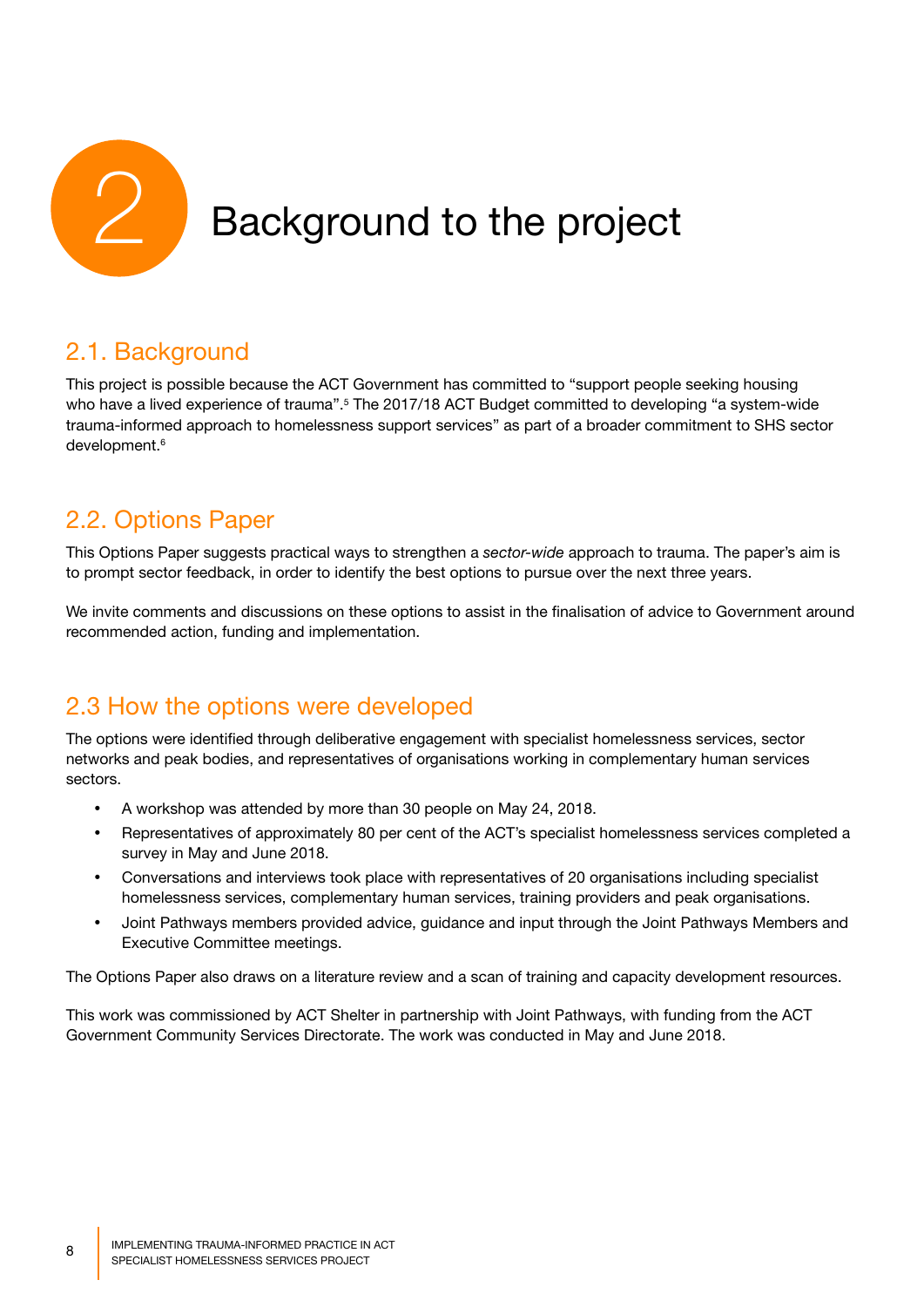

## **Key messages**

- ACT specialist homelessness services have a high degree of interest in pursuing a sector-wide traumainformed approach.
- Services hold reasonable concerns about the level of investment required at a system, organisational and practitioner level.
- While there is near-universal recognition of the value of a trauma-informed approach, services have diverse capacity to respond to the need to strengthen practice in this area.
- • ACT specialist homelessness services use practice principles that are consistent with a trauma-informed approach. However, there is a wide spectrum of current engagement with this approach.
- There are significant systemic barriers to delivering a trauma-informed approach, and services acknowledge that some organisational practices may be inconsistent with a trauma-informed approach.
- There is considerable apprehension that the sector-wide transition to a trauma-informed approach will not be adequately resourced and will consequently not deliver the potential benefits of this approach.

## 3.1. What does recent research tell us?

Nationally, there is growing interest in trauma-informed approaches across all human services sub-sectors. Recent Australian research has confirmed that trauma-informed approaches are more likely to succeed when services and sectors:

- Invest in reflective practice and implementation monitoring; $<sup>7</sup>$ </sup>
- Develop strong relationships with, and referral pathways to, trauma-specific services;
- Have a shared understanding of the concepts of trauma and trauma-informed practice;
- Involve service users in evaluation, planning and governance:
- Invest in peer-run models;
- • Coordinate multiple interventions; and
- • Establish clear governance structures when more than one organisation is involved in delivering services in partnership.8

Although trauma-informed practice is ultimately intended to change how human service *systems* operate, most innovation and investment in this area occurs within organisations rather than being sector or system-led. In the ACT as nationally, one exception is the systems-level reform of home-of-home care for children and young people. The recent experience of the ACT out-of-home care system confirms that there are some specific challenges for sector and system-led reform. These include: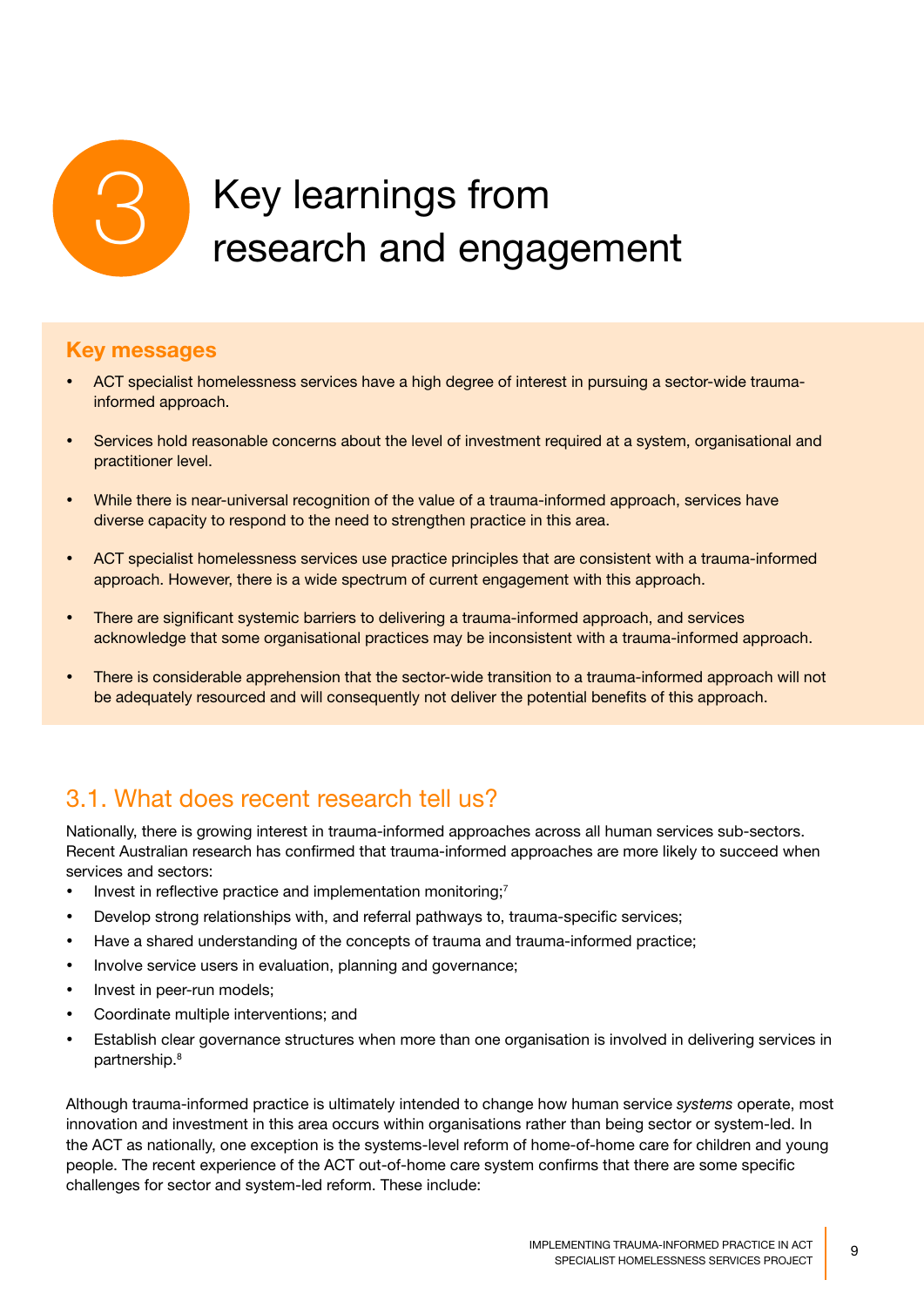- Reforms often underestimate the time it takes for organisations to develop trust and collaborative ways of working.
- It is essential that resourcing reflects the true scale of community need and demand for services.
- There is no accepted methodology for evaluating sector or systems-level change, but there are tried and tested approaches to organisational self-assessment that offer a path for evaluation and reflective practice.<sup>9</sup>

Some trauma-informed approaches<sup>10</sup> require workers to have specific skills and knowledge related to trauma and recovery. This raises a question: to what extent do homelessness practitioners working in trauma-informed organisations require a professional background or training in therapeutic skills?11 The best advice remains that **trauma-informed practice must be accessible** to non-trauma specialist services and their staff.12 However, services and practitioners can be supported to build their knowledge and skills to provide a therapeutic approach to homelessness service delivery.

## 3.2. What does the ACT homelessness sector think about trauma informed practice?

## **Key messages**

- ACT SHS organisations have diverse levels of engagement with trauma-informed practice.
- Services have a high level of interest in learning more about trauma-informed practice.
- Services are developing knowledge and practice but capacity to do this is varied.

#### **3.2.1. There is strong interest in trauma-informed practice**

Consistent with the situation across Australia and in all human service areas, ACT specialist homelessness services have a growing interest in trauma-informed practice. The majority of survey respondents (96%) reported that they were interested in learning more about trauma-informed practice, and more than half (almost 70%) had attended trauma-informed practice training.

These findings reflect near-universal feedback from specialist homelessness services that trauma-informed practice is important. However, services have diverse levels of capacity to act on this awareness; and their recognition of the value of trauma-informed practice is balanced by their awareness that the resourcing requirements for this work are significant.

#### **3.2.2. Services have varied levels of engagement**

While a majority of ACT homelessness services have some engagement with trauma-informed practice, the depth of this engagement varies. Although 90% of survey respondents reported that their organisation was seeking to engage with trauma-informed practice, the single largest group of respondents (41%) judged that their organisation had introduced concepts of trauma into "some practices." Fewer (22%) reported that their organisations had made "significant changes" to their work.

Similarly, workshop participants indicated that their organisations' practice ranged from "unaware of trauma" to "trauma-informed". A majority of participants indicated that they would rate their organisation's practice as either "trauma aware" or "trauma sensitive".

This information suggests that while practice varies widely, more organisations are *beginning* to introduce traumainformed practice than assess themselves as having *established* practice in this area.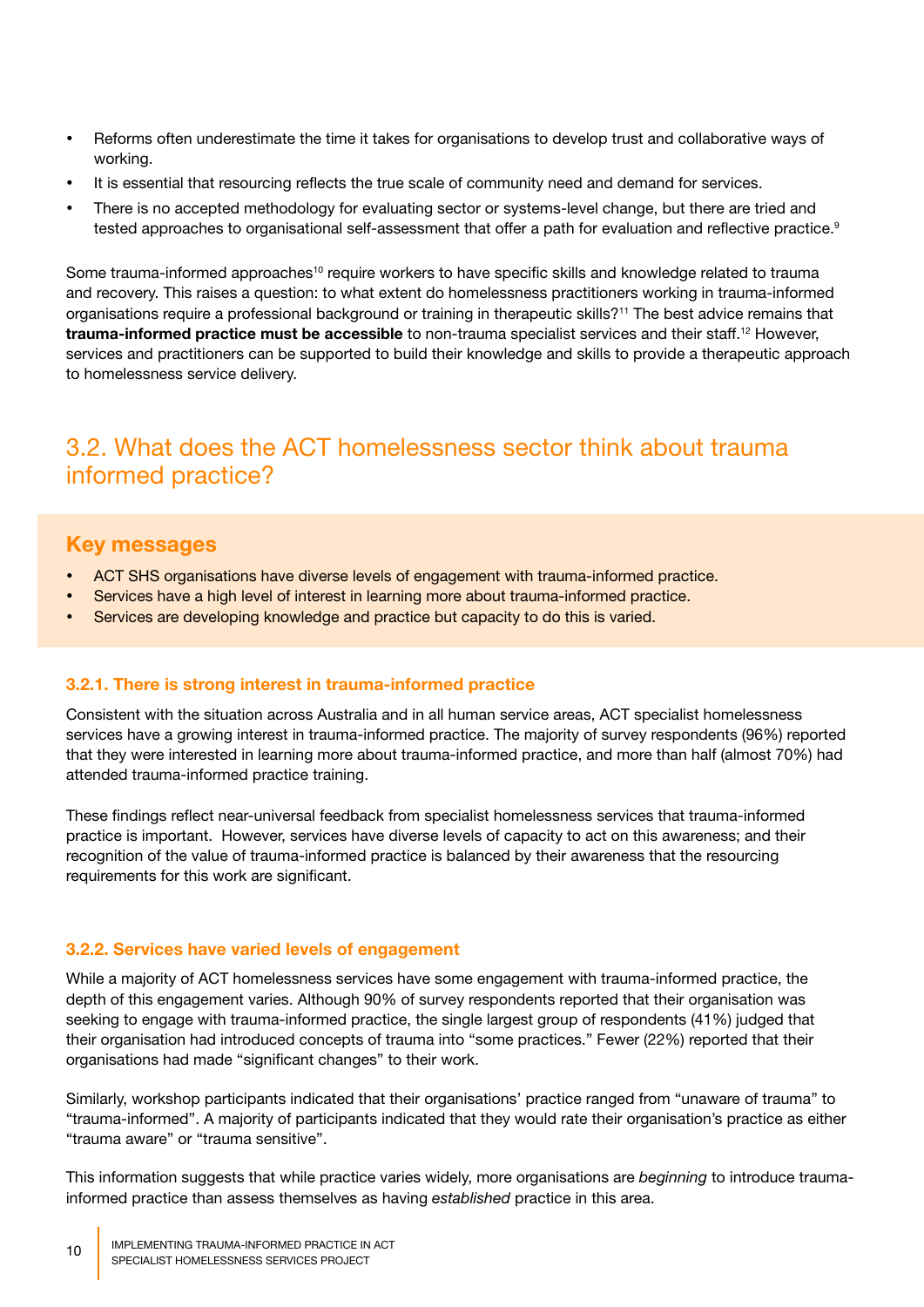#### **3.2.3. Specialist homelessness services want to strengthen their practice**

Across the SHS sector there is a near-universal perception that trauma-informed practice is valuable. A majority of survey respondents (93%) were of the view that trauma-informed practice either had "many useful elements" (33%) or that all organisations should be introducing a "fully integrated" trauma-informed approach (60%). The survey also indicates strong support for a sector-wide approach, and a perception that this work is feasible.

#### **3.2.4. There is a recognition that we can we learn from other human service sectors and homelessness services that are introducing trauma-informed practice**

ACT human services organisations that have implemented aspects of trauma-informed practice have found that:

- • Staff at all levels require a shared understanding of trauma and trauma-informed practice training can help to build this.
- Trauma-informed practice demands strong collaboration with other services and a consistent approach across services and sectors.
- It takes time and leadership to implement trauma-informed practice, particularly in collaboration with other agencies.
- Robust implementation requires review and usually changes to governance, policies, procedures and practice; and may well identify unexpected areas that require action.

These findings are consistent with learning from the rapid literature review.

#### **PRACTICE VIGNETTE: CONSISTENCY IS KEY TO TRAUMA-INFORMED PRACTICE.**

As a service with a feminist philosophy **Toora Women** recognises that most of the women the organisation supports have experienced complex trauma. As a result the organisation delivers a wrap-around approach to trauma-informed case management that aims to empower women.13 For much of its history Toora has specialised in the provision of accommodation and support for single women. However in the last two years, Toora has also begun to provide accommodation and support to women with children who are homeless, including longer-term housing as well as short-term supported accommodation.

This recent expansion of services prompted Toora to engage an ACT-based psychologist with specific expertise in trauma and recovery to provide staff training in trauma-informed practice. This training was specifically designed to ensure the service and practitioners had the skills and knowledge required to respond to the needs of families and children.

Practitioners value taking the time to establish and build a relationship in which service users feel safe to disclose trauma. Toora's staff team includes a number of workers who have been with the organisation for many years, and this continuity is important in building a consistent approach to trauma-informed practice.

While Toora has a strong grounding in trauma-informed practice, the organisation would welcome more time and practical support to embed and reflect this in organisational policies and governance. Toora workers would also welcome common, high quality core training across the SHS sector, which could support services to provide a consistent and collaborative approach.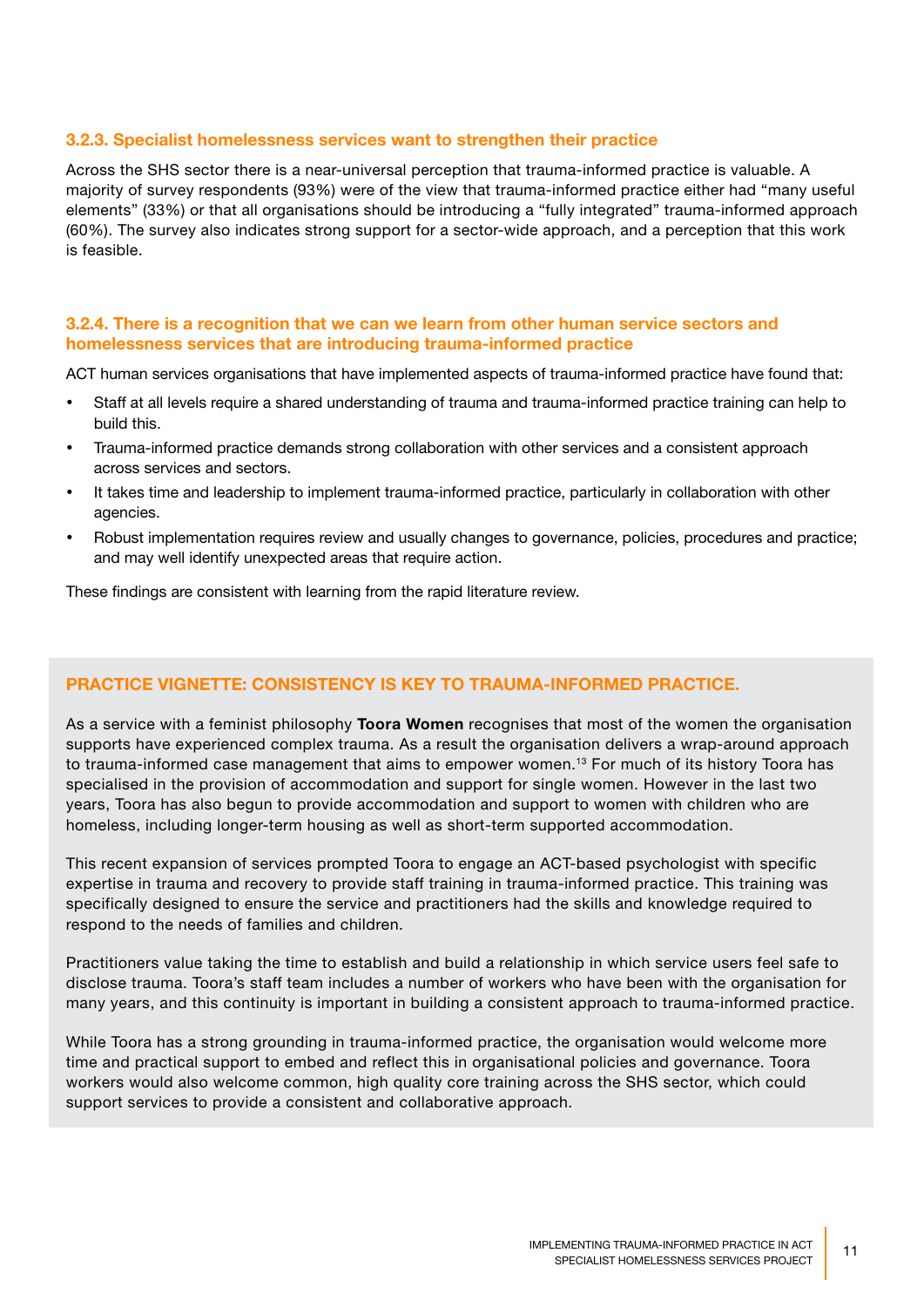#### **PRACTICE VIGNETTE: A TRAUMA-INFORMED APPROACH CAN SUPPORT POSITIVE PRACTICE AND POLICY CHANGES.**

**Northside Community Services** has committed to deepening its practice in relation to trauma-informed care. In late 2017 Northside invested in training for staff across its Community Services and Children's Services portfolios. This training was provided by an NSW based independent consultant with particular expertise in trauma-informed responses to children.

Attending training gave the Housing First team a new framework for familiar practice principles, such as striving to be non-judgmental and collaborating with service users. Training provided practitioners with a new understanding of the impact trauma can have on the brain and its development. Workers feel they are now more attuned to clients' readiness to accept services or make changes in their lives, and better able to monitor their own emotional responses and stress level, and recognise vicarious trauma.

Northside recognises that for trauma-informed practice to be more strongly embedded, training will need to be rolled out across the organisation. The organisation is also reviewing its various assessment and intake processes with the aim of developing a common process and common tools that are benchmarked against good practice in comparable organisations.

#### **3.2.5. The sector recognises the challenges of implementing a sector wide strategy**

Specialist homelessness services hold reasonably high levels of concern regarding the level of resourcing required to support the introduction of trauma-informed practice. They are also keenly aware of the organisational and systemic barriers that limit their ability to provide trauma-informed responses. For example, survey respondents reported that:

*"We are trauma-informed in our own practice with women and children, but specialist clinical services are simply not available. The funding for these services is not there."*

In recognition of these barriers, some participants in consultation thought that the homelessness sector should aim to be "trauma aware" and to focus on avoiding further harm to people using services. For example, one survey respondent said:

*"It's about ensuring that the terminology and practices of an organisation do not re-traumatise a person."* 

Sector consultation also identified strategies to respond to implementation challenges. The table below sets these out.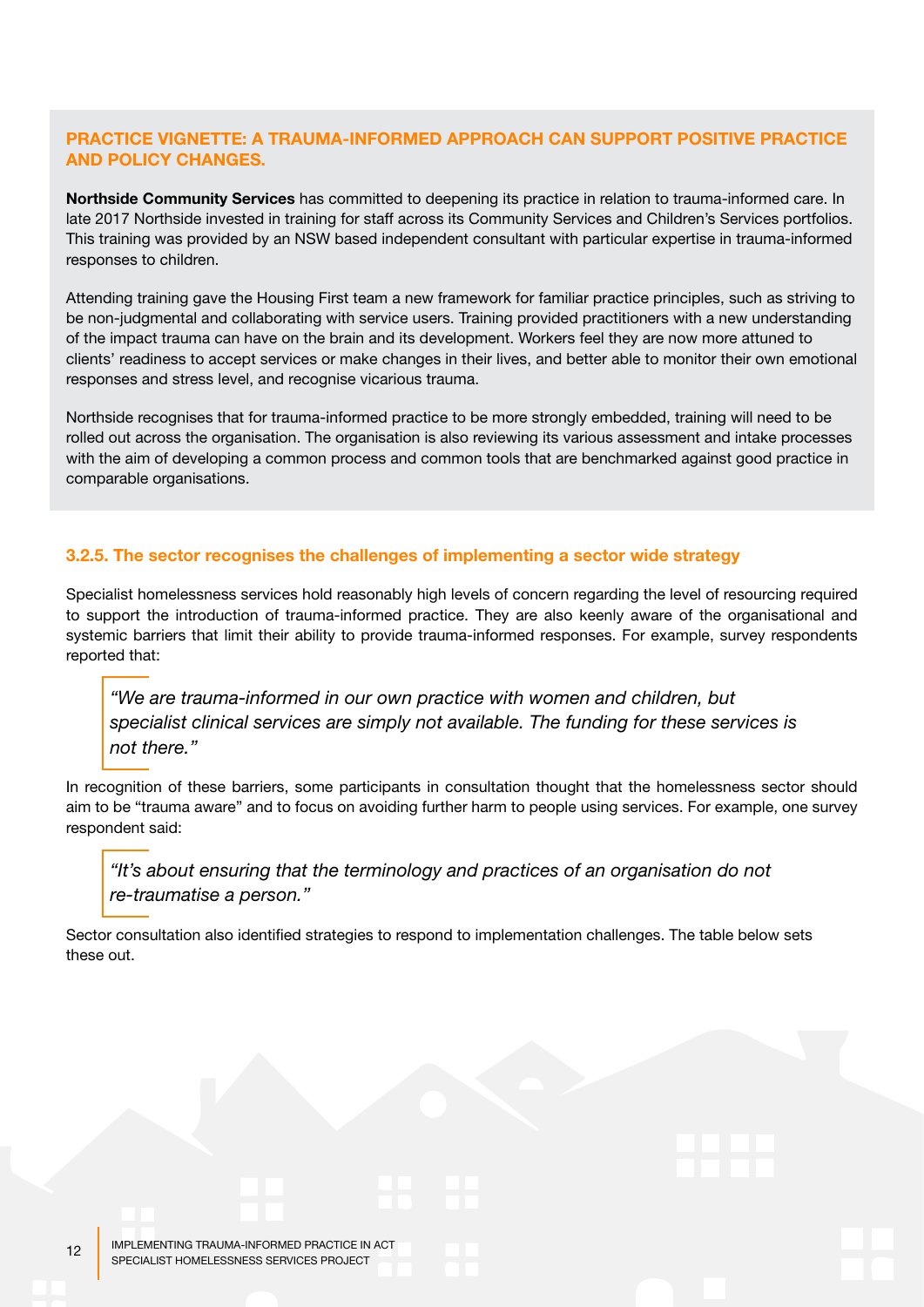## **Table 1: Implementation challenges and suggested strategies**

| Implementation/practice challenge                                                                                                                                                                                    | <b>Proposed strategy</b>                                                                                                                                                                                                                                                                                                                                                              |  |  |  |  |
|----------------------------------------------------------------------------------------------------------------------------------------------------------------------------------------------------------------------|---------------------------------------------------------------------------------------------------------------------------------------------------------------------------------------------------------------------------------------------------------------------------------------------------------------------------------------------------------------------------------------|--|--|--|--|
| There is a tension regarding whether the language of<br>trauma-informed practice is appropriate outside of                                                                                                           | Trauma-informed practice must remain accessible for all human<br>services, and for practitioners who are not trauma specialists.                                                                                                                                                                                                                                                      |  |  |  |  |
| therapeutic settings.                                                                                                                                                                                                | Many SHS practitioners would like to have additional skills and<br>strategies to support recovery and healing, and to respond to underlying<br>trauma that may impede people's ability to engage with services.                                                                                                                                                                       |  |  |  |  |
|                                                                                                                                                                                                                      | Participants in this project would welcome a sector-wide approach in<br>which selected practitioners have opportunities to develop advanced<br>therapeutic skills and knowledge, within their scope of practice.                                                                                                                                                                      |  |  |  |  |
| The sector is concerned that there may not be a<br>long-term commitment to this approach.                                                                                                                            | A clear indication of the ACT Government's future planning and<br>commitment in this area is required.                                                                                                                                                                                                                                                                                |  |  |  |  |
|                                                                                                                                                                                                                      | Investment and support is required at a systems, organisational and<br>practitioner level.                                                                                                                                                                                                                                                                                            |  |  |  |  |
| A minority of services perceive that this approach<br>may not offer anything new or different to their<br>current practice.                                                                                          | There is considerable complementarity between trauma-informed<br>practice and the practice principles services strive to deliver now.<br>Services embark on this work from a strong foundation.                                                                                                                                                                                       |  |  |  |  |
|                                                                                                                                                                                                                      | Understanding trauma can provide a new framework for familiar<br>practices.                                                                                                                                                                                                                                                                                                           |  |  |  |  |
|                                                                                                                                                                                                                      | Services will require training and support to introduce this approach.                                                                                                                                                                                                                                                                                                                |  |  |  |  |
| SHS organisations have a wide spectrum of<br>engagement with trauma-informed practice.                                                                                                                               | The SHS sector is diverse and it is likely that there will continue to be<br>a variety of levels of engagement with trauma-informed practice over<br>time.<br>There is an opportunity to build a sector-wide baseline of trauma-<br>aware practice, with support for higher threshold services to deepen<br>their existing practice.                                                  |  |  |  |  |
|                                                                                                                                                                                                                      |                                                                                                                                                                                                                                                                                                                                                                                       |  |  |  |  |
|                                                                                                                                                                                                                      | There are identified organisational and practitioner champions with<br>the capacity to support sector-wide work in this area.                                                                                                                                                                                                                                                         |  |  |  |  |
|                                                                                                                                                                                                                      | A 'continuum approach' (from trauma aware to trauma-informed)<br>allows services to be at different places in terms of their engagement<br>and aspirations.                                                                                                                                                                                                                           |  |  |  |  |
| Systemic barriers limit the opportunity to deliver a<br>trauma-informed approach. These barriers include:                                                                                                            | ACT Government and the sector collaborate to identify and address<br>systemic barriers including by:                                                                                                                                                                                                                                                                                  |  |  |  |  |
| Inflexible service models and contract<br>$\bullet$<br>requirements that focus on crisis                                                                                                                             | Reviewing and improving contractual arrangements and<br>regulatory requirements over the medium term.                                                                                                                                                                                                                                                                                 |  |  |  |  |
| intervention rather than longer term work.<br>For many service users, lack of safe<br>$\bullet$                                                                                                                      | Working to strengthen cross-organisational and cross-<br>sector collaboration.                                                                                                                                                                                                                                                                                                        |  |  |  |  |
| affordable housing on 'exit' from<br>homelessness.                                                                                                                                                                   | Improving access to specialist clinical/therapeutic trauma<br>recovery services.                                                                                                                                                                                                                                                                                                      |  |  |  |  |
| Poorly developed cross-sector or cross-<br>$\bullet$<br>organisational collaboration.                                                                                                                                |                                                                                                                                                                                                                                                                                                                                                                                       |  |  |  |  |
| An inconsistent approach to trauma-<br>$\bullet$<br>informed practice across services/sectors.                                                                                                                       |                                                                                                                                                                                                                                                                                                                                                                                       |  |  |  |  |
| Lack of access to trauma-specific services.                                                                                                                                                                          |                                                                                                                                                                                                                                                                                                                                                                                       |  |  |  |  |
| Practitioners and organisational perceptions of what<br>constitutes trauma-informed practice do not always<br>align with the accepted understanding set out in the<br>research base and in recognised good practice. | Building a common understanding of trauma and trauma-informed<br>practice is a priority.                                                                                                                                                                                                                                                                                              |  |  |  |  |
| A trauma-informed approach could be intrusive for<br>service users who do not want to engage around<br>past trauma.                                                                                                  | Training and capacity development should address this concern and<br>offer practical strategies for providing support in ways that match<br>service users' preferences and priorities.                                                                                                                                                                                                |  |  |  |  |
|                                                                                                                                                                                                                      | If future consideration is given to developing trauma screening<br>or assessment tools, this work should be mindful that effective<br>approaches to trauma screening and assessment respond sensitively<br>to service users' own priorities (e.g. trauma assessment and referral<br>are more likely to be accepted once the immediate crisis situation is<br>resolved). <sup>14</sup> |  |  |  |  |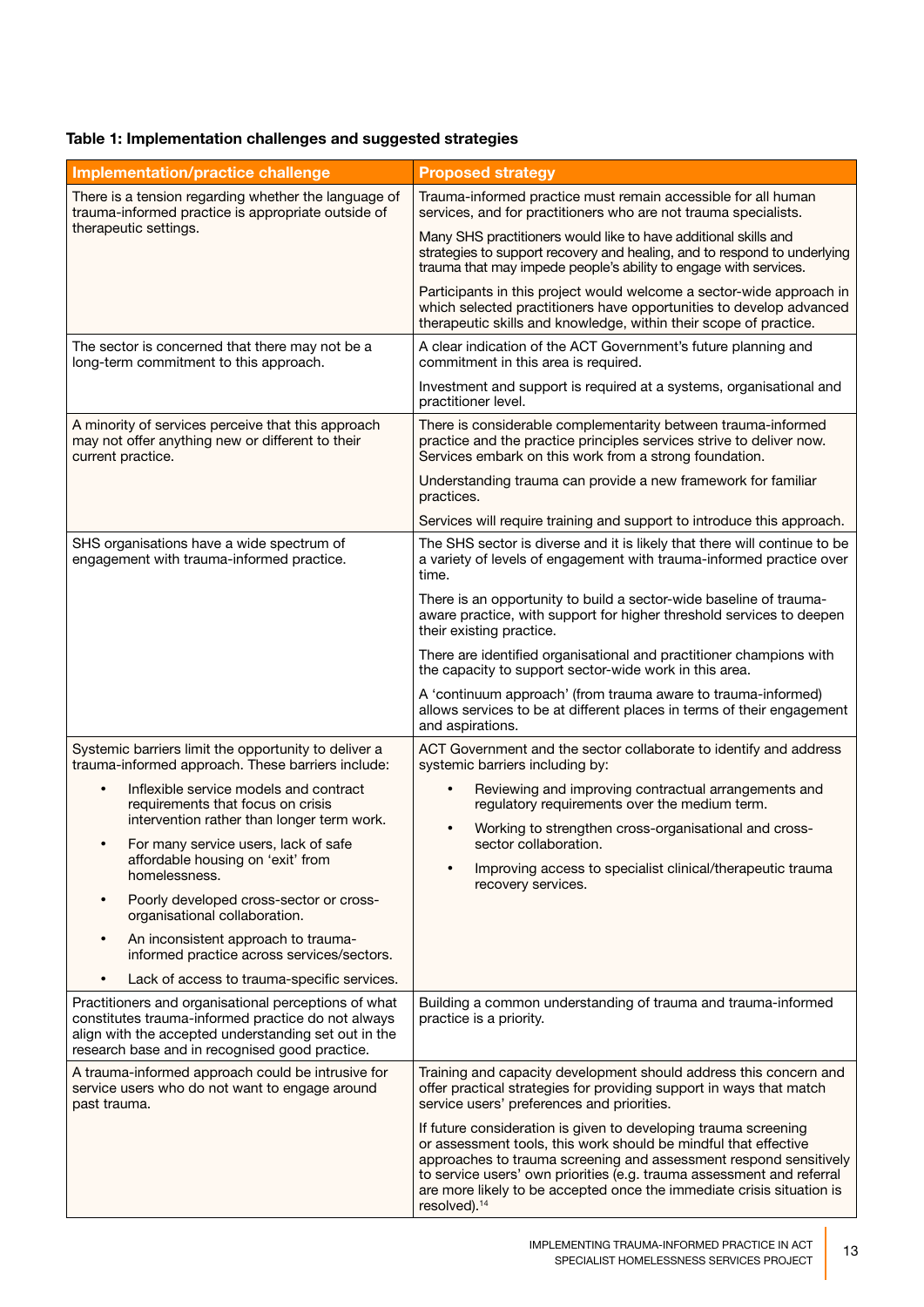## 3.3. Learnings from the training and development scan

## **Key messages**

- Significant trauma-informed practice training offerings are being provided to human services staff in the ACT, and participants report that these are valuable.
- A range of training modes are being offered, with the most common being small group face-to-face training.
- These training offerings are generally one-off, and are provided by several different providers.

A relatively high number of organisations provide trauma-informed training in the ACT. Training is rolling out in the child, youth and family sector, mental health sector, domestic and family violence sector and in community health services.

The timing and scope of the project did not allow for a comprehensive analysis of the quality of current training offerings but some reflections that can be made include:

- Current training does not appear to be well connected, with offerings (often one-off) provided by a range of organisations;
- Providers operating in this space appear to have strong expertise in the area, and are well respected in their field;
- Some staff of SHS organisations have undertaken introductory training in trauma-informed practice in recent years;
- A small number SHS organisations with capacity to do so have invested in trauma-informed practice training or mentoring for their staff;
- While most training and consulting providers are based outside the ACT, there are local trainers and people with specialist therapeutic skills in trauma and recovery.

The most common delivery mode for training in the ACT is face-to-face small group training over one or two days. However, organisations active in this area deliver diverse training models including online and blended learning, consultancy approaches to support quality improvement, and train-the-trainer and licensing arrangements. Vocational training and higher education providers in the ACT also offer pathways to qualifications related to trauma and recovery, however at present there are few opportunities to specialise in the intersection of trauma, recovery and homelessness.

This review suggests that there may be some training and development packages that could be adapted and rolled out for the SHS sector, however "off the shelf" training products would need to tailored to the specific situation of the ACT SHS sector. There is also opportunity to explore intersections in training needs between the SHS sector and other human services sub-sectors. In addition there are opportunities to better integrate workplace training into accredited training and education pathways.

#### **PRACTICE VIGNETTE: TRAINING CAN SUPPORT PRACTITIONERS TO RESPOND TO DISCLOSURES.**

Over the last four years mental health agency Wellways has implemented a train-the-trainer approach as part of a broader strategy to improve how the organisation responds to trauma. Around 15 to 20 staff were trained to facilitate a two day introductory training course that covered the facts related to trauma, prevalence, safety and vicarious trauma and self-care, and the challenges associated with putting trauma-informed concepts into practice. This training was first provided to executives and managers, to ensure that staff in senior leadership roles could support and promote the initiative. In Wellways' two-trainer model, one trainer is a staff member and the other is a person with lived experience who brings an essential consumer perspective to the content. Group size is kept deliberately small at around 10 participants in order to support safety. Training is compulsory for all staff and is provided two or three times per year. Follow-up training is provided six to eight weeks after the initial training, to discuss practice challenges and embed core concepts. Wellways is currently in the process of reducing the length of the training from two days to 1.5 days.

One important consequence of the organisation's focus on trauma-informed practice is that more service users now disclose trauma for the first time. This change reflects that workers are more ready to hear about service users' experiences of trauma, more able to judge when people may wish to disclose, and more confident that they will know how to respond appropriately to disclosure.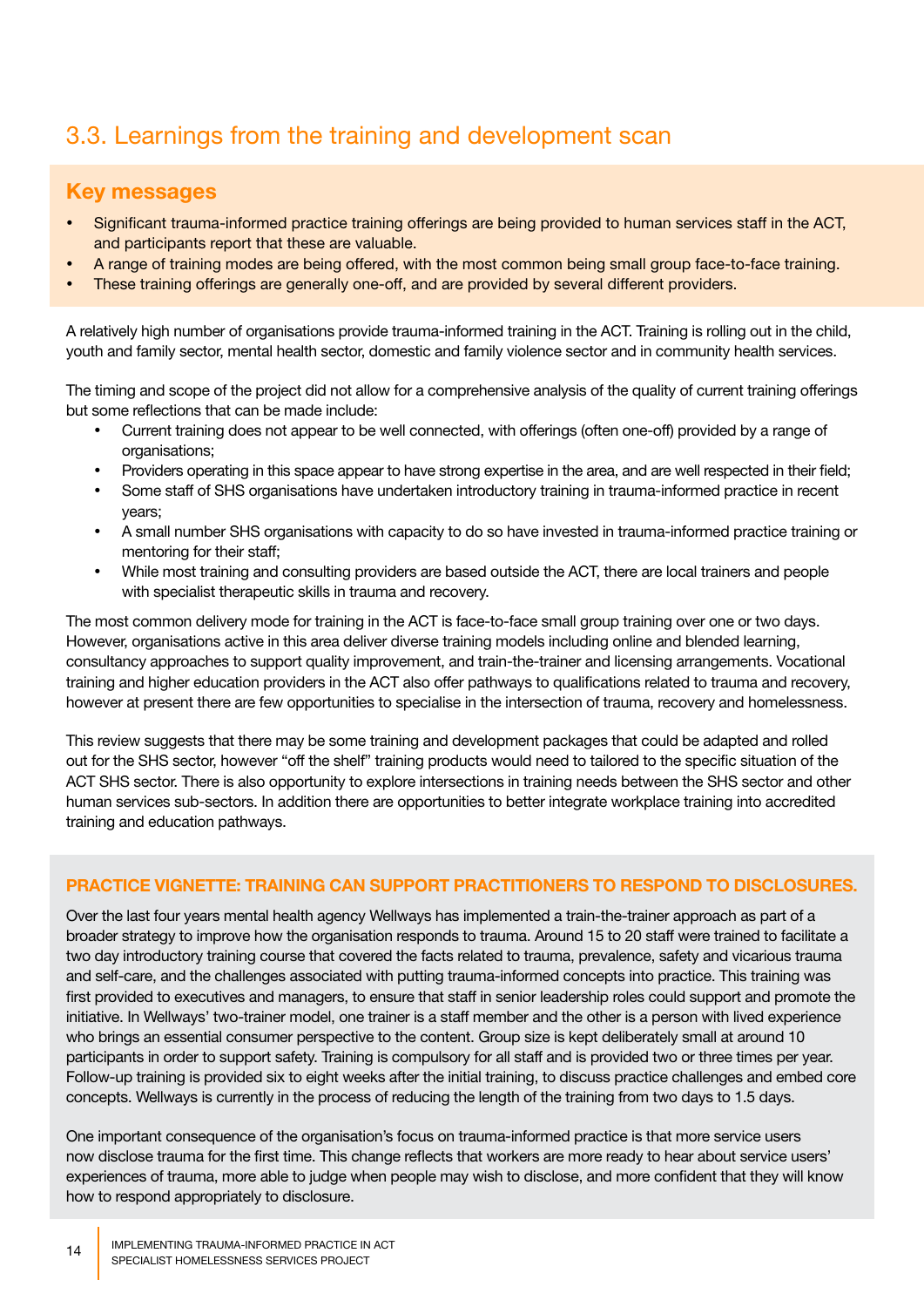

This project has highlighted the value of a whole of ecosystem approach that supports **practitioners, organisations and the sector** to implement a trauma-informed approach. As part of this approach, investment in training and development must be complemented by other measures that together can assist the sector to become more trauma aware.

## 4.1 Making a Significant Investment in Phase One: Developing Trauma **Awareness**

## **RECOMMENDATION ONE:**

Use funds allocated through the initial funding allocation to support the roll out introductory training over an 18-24 month period. A select tender process should explore the potential for this training to be offered on an online platform.

## **RECOMMENDATION TWO:**

Select a single provider to deliver advanced training for direct workers, supervisors and team leaders on a face-to-face basis over a two year period, using funds allocated through the initial funding investment.

**To support these recommendations, establish a fund to enable staff to be released to attend training.** 

#### **Baseline training**

Introductory training should be rolled out for staff across the sector. There is a sound rationale to explore online training models if a provider can be identified that offers a cost-effective product. The benefits of this approach are that it should be able to deliver economies of scale and allow a larger number of staff to engage at a time and pace that is manageable in the context of ongoing work pressures.

This training should aim to deliver a consistent understanding of **trauma awareness** across the sector. There should be content that specifically targets the issues faced in the homelessness sector, and specific content to support supervisors and team leaders working with staff to increase their level of understanding around trauma awareness.

Participants should be required to have contact time of at least seven hours, with flexibility around the mode of engagement and how this would be delivered. A target of a minimum of 150 participants should be built into the delivery of this recommendation.

If online training is not cost effective and face-to-face delivery is required, it is also proposed that a fund is established so that organisations can apply for financial support to enable staff to participate in training. This should be overseen by an independent body (potentially ACT Shelter or Joint Pathways) and should be primarily focused on supporting smaller agencies to access training.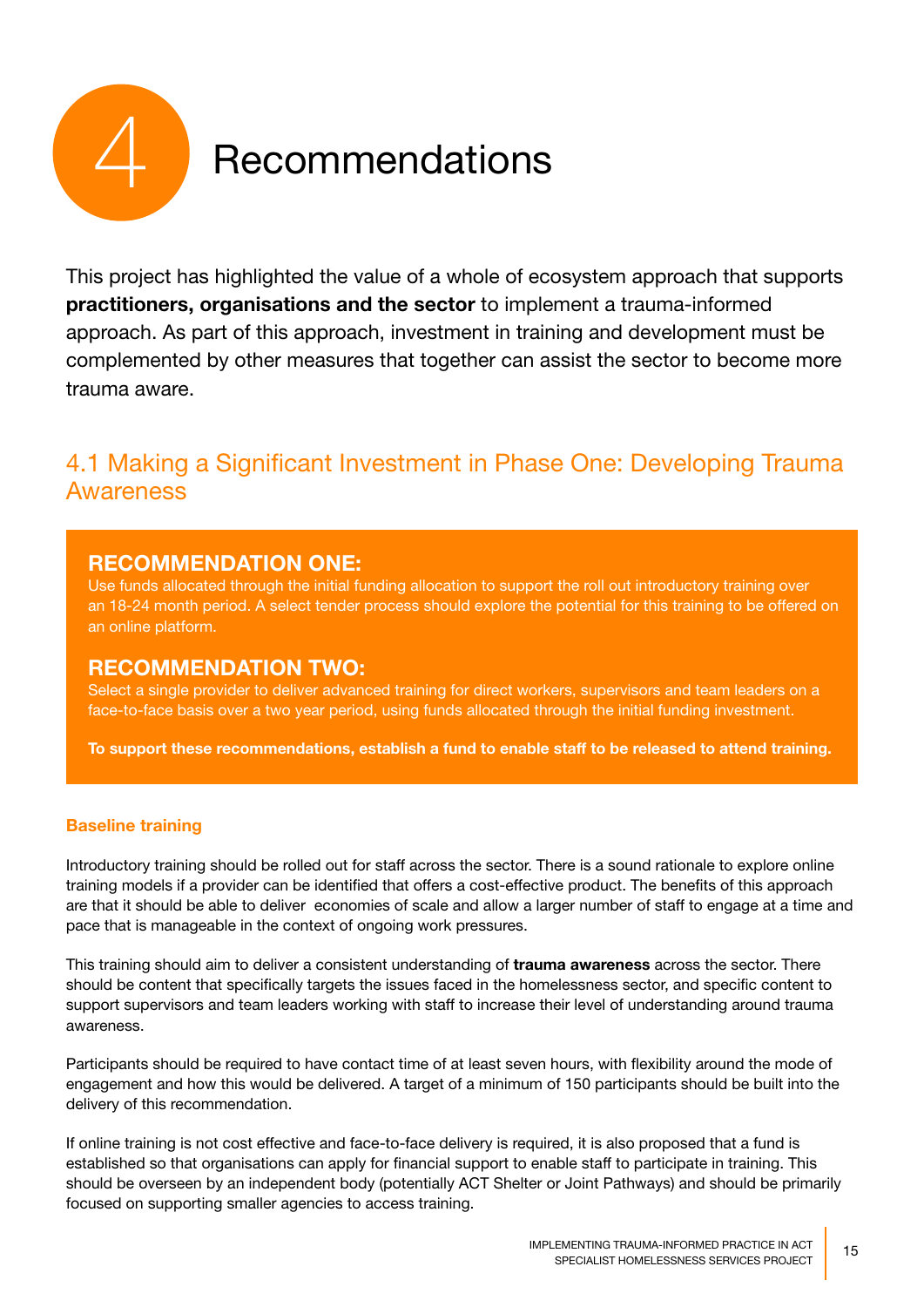#### **Advanced practitioner training to develop trauma aware practice**

This training would support participants to develop a deeper understanding of trauma-aware practice. It should be designed to support **trauma-sensitive to trauma-responsive practice** by direct practitioners and provide specific content for supervisors and team leaders. Training offerings should aim to engage with participants over a number of sessions, with flexibility around how these are delivered.

A target of at a minimum of 75 participants should be built into the delivery of this recommendation.

It is also proposed that a fund be established to enable organisations to apply for support to enable staff to participate in training. This should be overseen by an independent body (potentially ACT Shelter or Joint Pathways) and should be primarily focused on supporting smaller agencies to access training.

While many ACT SHSs indicate a strong appetite for training in trauma-informed practice, this is balanced by their recognition that training alone does not lead to change. As such, it is important that this training is seen as a first step, to assist organisations to commence their journey toward becoming more trauma-aware.

## 4.2. Establishing a community of practice to enable engagement of practitioners to develop trauma sensitivity (phase two)

## **RECOMMENDATION THREE:**

Utilizing funds provided through the initial investment, establish and resource a community of practice to share learning and build momentum across the sector.

It is proposed that funds be allocated to support practice leaders from one or two SHS organisations to lead and coordinate this work, by funding their time away from other tasks. It is suggested that Joint Pathways seek expressions of interest to participate in the community of practice and from organisations wanting to take the role of practice leads. If there is sufficient interest in the practice lead role/s, there may be opportunity to create a rotating term (e.g. six months to one year). The allocated funds also support an organisation to provide secretariat support to the community of practice (e.g. Joint Pathways or ACT Shelter).

## 4.3 Providing tailored support for practitioners that are committed to developing trauma sensitivity and awareness (phase two-phase three)

#### **RECOMMENDATION FOUR:**

Utilizing funds provided through the initial investment, establish a joint arrangement for clinical supervision and advice for therapeutic workers that are developing trauma-informed practice and do not have access to this support.

While a number of SHS organisations have put in place external supervision to support practitioners to work through complexity and to manage vicarious trauma, this is not a standard practice across the sector. Smaller organisations in particular identify barriers in relation to cost and an inability to reach economies of scale in contracting arrangements due to small work forces. It is proposed that a shared centralised panel is supported to enable economy of scale, to provide certainty for providers working in this space and to improve access to practitioners that have committed to developing this form of therapeutic practice.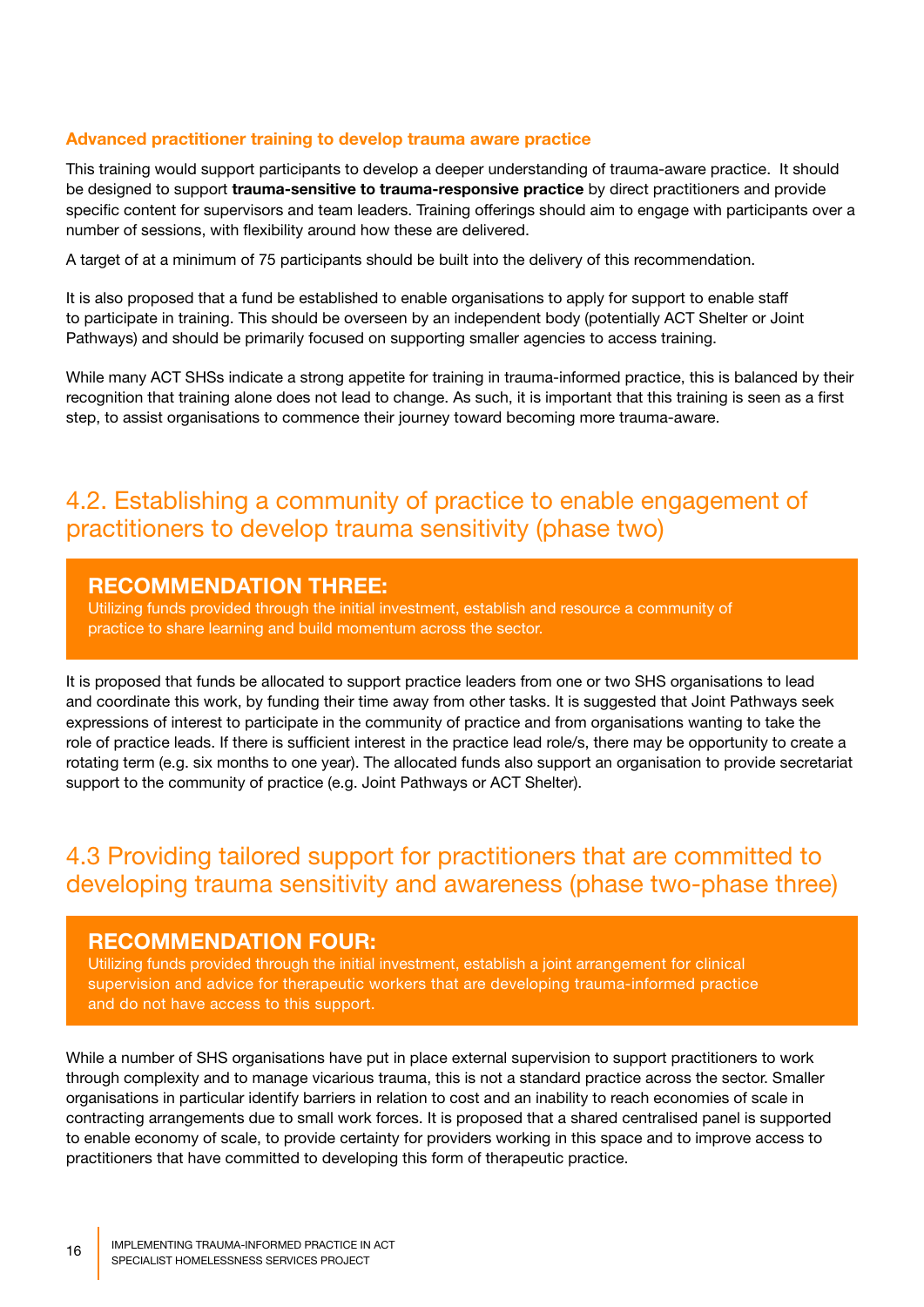This initiative aims to provide specialist therapeutic advice to practitioners and organisations that are responding to people with complex trauma presentation. It is particularly designed to ensure sector-wide access to support of this kind. It is proposed that the allocated funds will engage panel members on a retainer basis, with organisations contributing on a 'user-pays' basis through a cost-sharing arrangement. It is suggested that Joint Pathways oversee a select tender process to identify preferred providers.

## 4.4. Tools and Resources (phase two-phase three)

## **RECOMMENDATION FIVE:**

Pilot practical tools and resources tailored to the ACT SHS sector.

This project has developed the following tools:

- An organisational reflective practice tool, that allows organisations to identify their current level of engagement with trauma-informed practice and supports realistic goal setting;
- A draft definition and statement of commitment to a trauma-sensitive approach, to support a shared sector-wide understanding of trauma-informed practice and a sector-wide commitment related to responding to trauma.

SHS organisations are invited to test these tools to September 2018. They will be available for services to use when the project is complete.

It is recommended that the sector, through existing forums for networking and decision-making, reach a consensus commitment to become **trauma-sensitive** over time. This would not preclude higher threshold services from committing to becoming trauma-responsive or trauma-informed. However, it is recommended that sector-wide **trauma-awareness** is an important and feasible interim aim for the term of the current ACT Government investment.

## 4.5. Establishing infrastructure to support a sector wide approach (phase three)

## **RECOMMENDATION SIX:**

Establish and resource a sector-led governance mechanism as part of Joint Pathways, providing some funds to support this to operate through the initial investment.

It is recommended that this mechanism take the form of a sub-committee of Joint Pathways responsible for leading the process and building connections with complementary human services sectors and ACT Government agencies in relation to pursuing future opportunities for trauma-informed practice. The aim is to provide a mechanism for sustained commitment and leadership around the roll-out of trauma-informed practice. Resourcing should at a minimum include Secretariat support.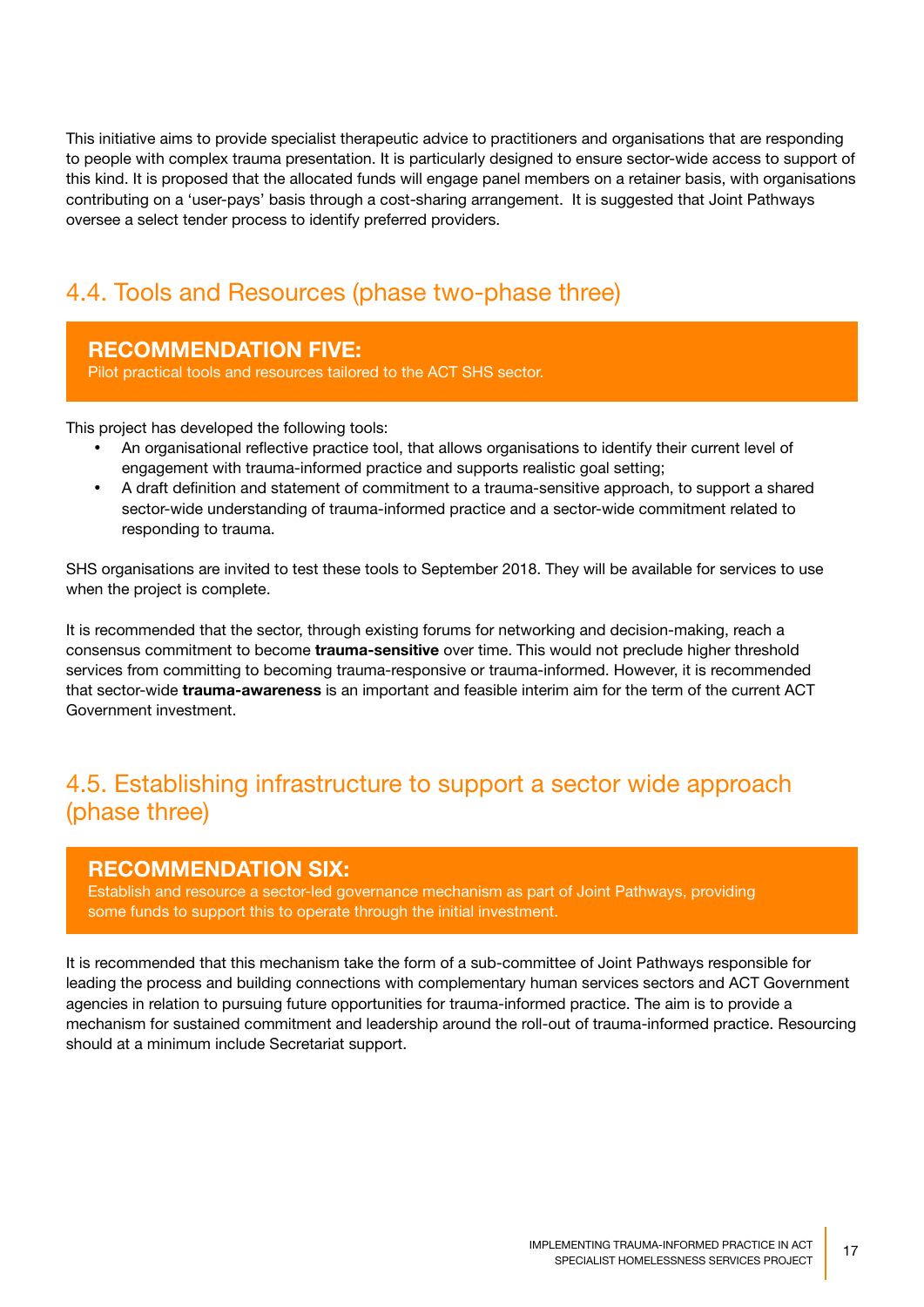## 4.6. Identify resources to establish new support services to promote and progress sector-wide trauma-informed practice over the medium term (phase three)

#### **RECOMMENDATION SEVEN:**

Explore options to source funds and resources to establish a Trauma-Informed Practice Support Service (TIPPS) to support the sector's journey toward a system-wide trauma-informed approach.

It is recommended that the ACT Government Community Services Directorate, and the specialist homelessness sector, work jointly to identify resources to establish a Trauma-Informed Practice Support Service (TIPPS). The TIPPS would build on the measures implemented through the 2017/18 ACT Budget allocation by providing ongoing **quality improvement support, orientation and education in traumainformed practice, an evaluation function, and provision of specialist therapeutic advice.** 

The intention of the TIPPS is to provide ongoing support to assist practitioners, organisations and the sector to translate their commitment to trauma-informed practice into practical changes in how work is done over time, in diverse organisational contexts.

A key initial task will be to identify the resources for this ongoing service, which is estimated to require approximately \$400k per annum. This could be the subject of a future budget initiative.

## 4.7. Explore opportunities to embed trauma-informed approaches through regulatory reform (phase four)

#### **RECOMMENDATION EIGHT:**

Explore opportunities to introduce sector wide quality improvement processes that emphasise progress towards trauma-informed practice.

This work is important to ensure the longevity and sustainability of a sector-wide transition to traumainformed practice. One initial option is to assess the value of replacing the *Raising the Standard* reporting requirement with a requirement to report against delivery of trauma-informed practice. While some services would welcome opportunities to document and demonstrate the value of their traumainformed practice, there is also concern about the demands of existing administrative, compliance and reporting requirements and some wariness that trauma-informed practice may become yet another area that services are required to report on.

As an initial step changes could be made to Schedule 2 contract reporting requirements so that services could provide evidence of trauma aware service delivery. Services are invited to provide feedback on this option.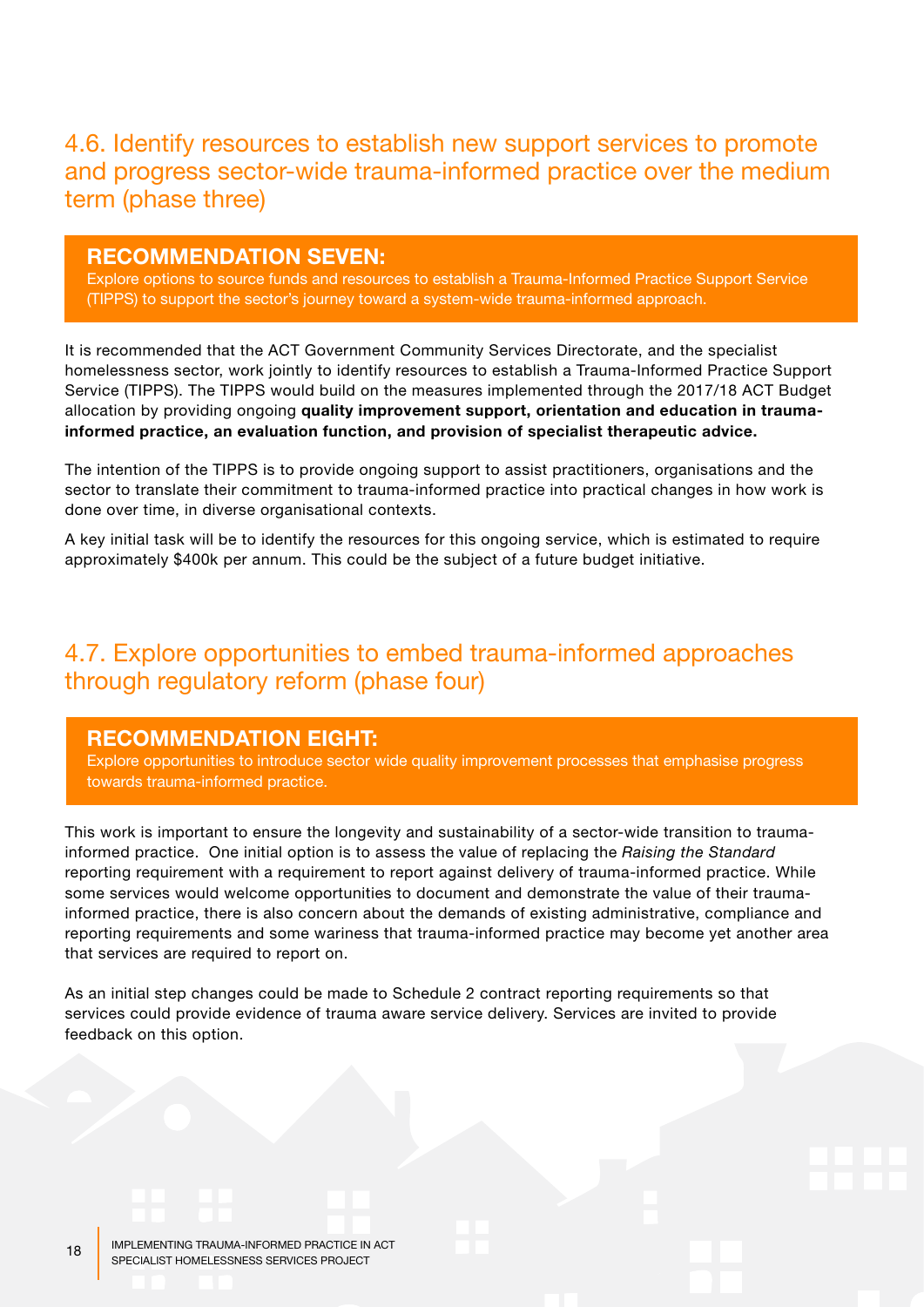## 4.8. Build cross-sector and cross-Directorate linkages (phase four)

#### **RECOMMENDATION NINE:**

Identify and pursue opportunities to build cross-sector and cross-Directorate linkages, to work towards a trauma-informed human services system.

Recommendations One to Seven provide an infrastructure for the SHS sector to engage with other sectors and sub-sectors that are moving in the direction of trauma-informed practice. In particular, Recommendation Five provides the SHS sub-sector with a governance mechanism to support crosssector liaison and learning. The community of practice (Recommendation Four) provides an opportunity to invite organisations from other sectors and sub-sectors to build a common understanding and address shared implementation challenges.

Significant work related to trauma-informed practice is occurring across the ACT Government including through the Step Up for Our Kids reforms, the Early Intervention By Design project and work through the Human Services Cluster. It is recommended that ACT Housing and the SHS sub-sector work collaboratively, including through Joint Pathways, to identify opportunities to involve other areas of ACT Government in developing a consistent approach to trauma-informed human service delivery in the ACT. Engaging ACT Health and the Justice and Community Safety Directorate in this work is particularly important. There may also be opportunities to promote trauma-aware practice through the Community Services Industry Strategy.

## 4.9. Evaluation (phase four)

#### **RECOMMENDATION TEN:**

Externally evaluate the success of initiatives undertaken between 2018 and 2021, utilizing funds provided through the initial investment.

The sector's intent to progress towards more trauma-informed approaches is significant and will require resources and commitment from organisations, sector leaders and the ACT Government as the key funder and partner for this work. Given this, it is essential that resources are identified for evaluation. This project has produced an Evaluation Framework to guide this work.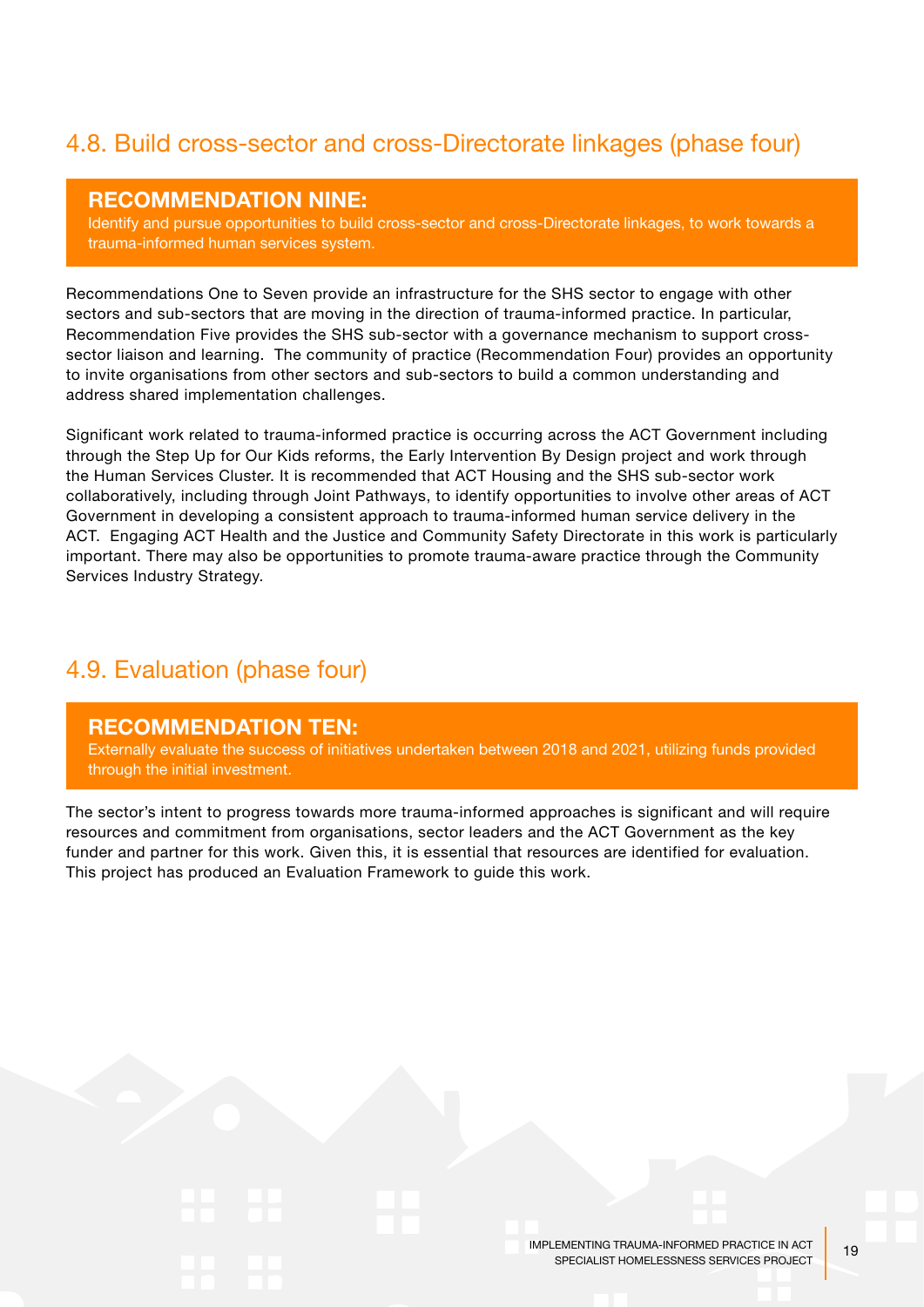**Conclusions** 

ACT specialist homelessness services would like to strengthen their response to people who have experienced trauma. The sector's priorities for implementation are: a tiered approach to training and development that builds on a shared foundation of core knowledge and skills; access to ongoing therapeutic assistance and advice to respond to practice challenges; practical tools to embed trauma-informed practice; opportunities to share learning and support champions; a mechanism for the sector to govern its own work in this area, and regulatory reform.

The recommendations in this report aim to support the sector to become more trauma-aware. This is a valuable starting point for a longer process of working toward becoming a trauma-informed sector. The options provide support to practitioners and services to deepen their practice whatever level of engagement they currently have with issues of trauma, and also provide a basis and a framework for collaborative work and investment-seeking over the medium term with the aim of creating appropriate ongoing structures to support the sector's aspiration to become fully trauma-informed over time. Image 8 (overleaf) shows the relationship between the recommended options and their desired outcomes.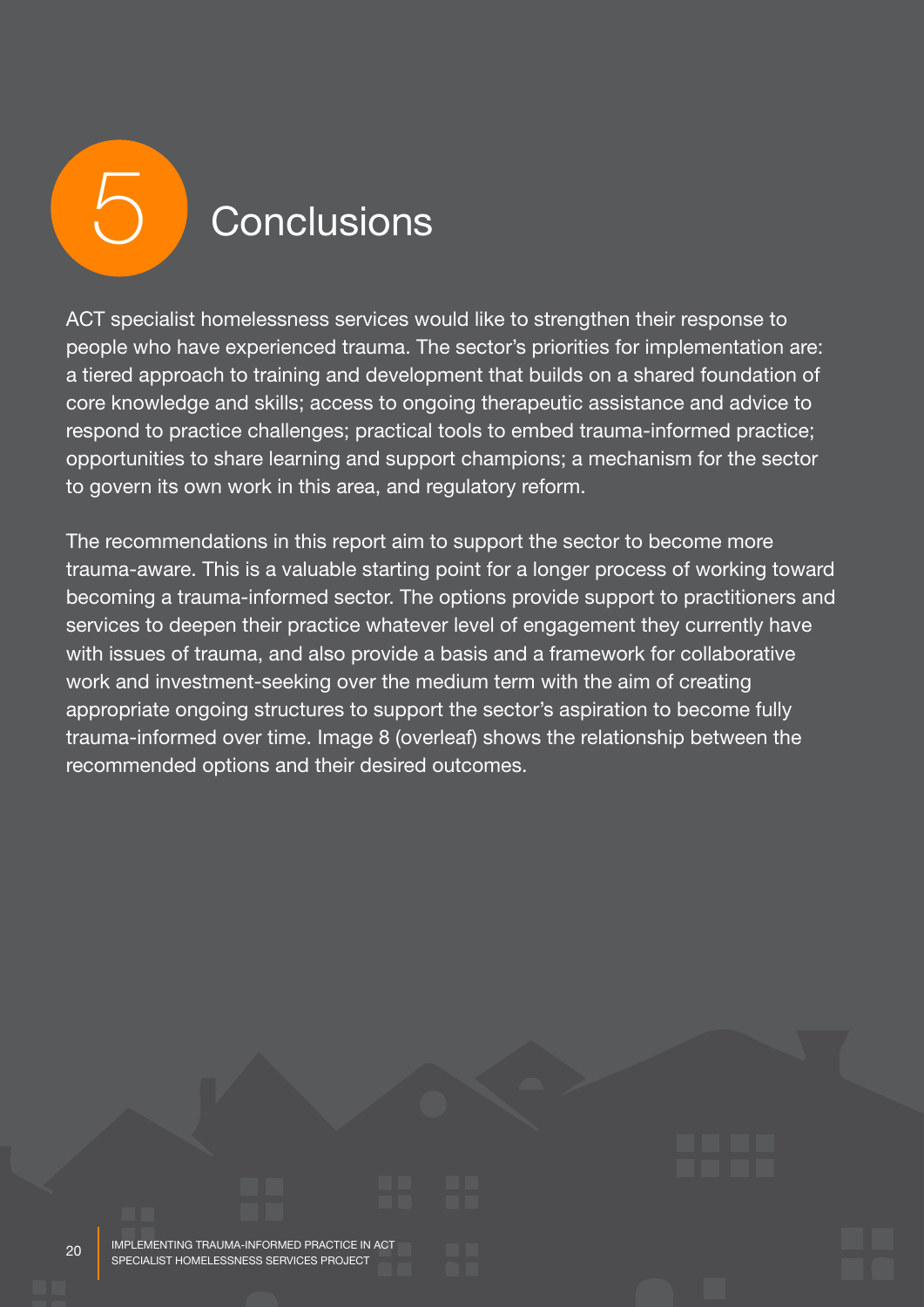

## **Anticipated outcome over the term of the current investment**

Noting that the TIPPs is outside the scope of the current ACT Government investment, the initial anticipated outcome is a trauma-aware specialist homelessness sector, in which all services receive support to strengthen their existing practice and to build a consistent understanding and approach across the sector.

**Anticipated medium-term outcome:** Together these initiatives (funded and unfunded) **support a traumasensitive specialist homelessness sector,** in which higher threshold services have adequate support to work toward trauma-responsive or trauma-informed practice. ACT SHS services are recognised as professional, skilled, supporting service user and staff safety, and contributing to recovery and healing.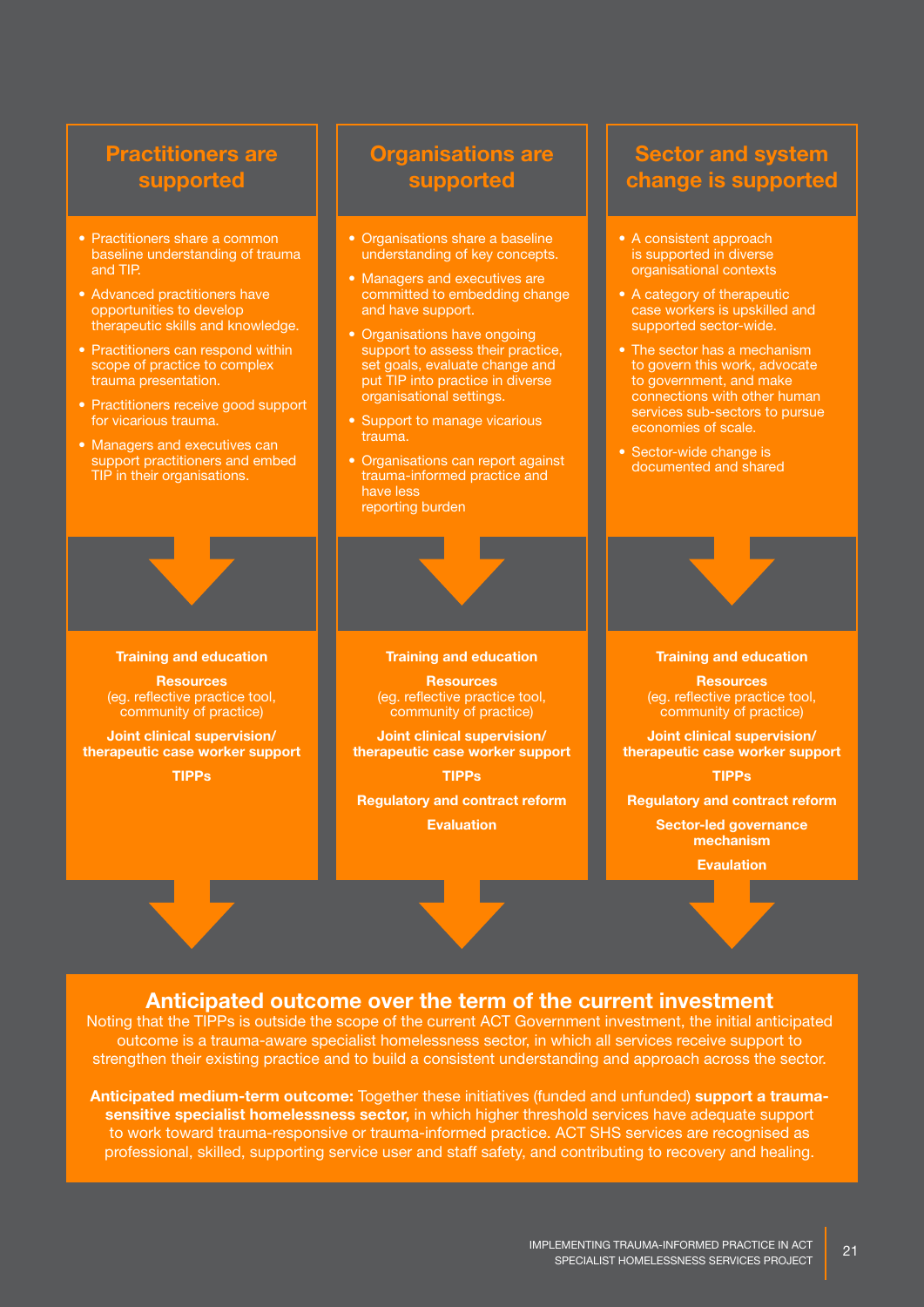

#### 1 **Vassarotti, R. May 2016.** *Service System Responses to Trauma: Addressing Housing*

*Instability and Homelessness, Report Four, Where to from here: reflections on findings from research project regarding service system responses to trauma.* **Paper prepared for the homelessness consortium: ACT Council of Social Service, ACT Shelter, Youth Coalition of the ACT and the Women's Centre for Health Matters.**

**Vassarotti, R. May 2016.** *Service System Responses to Trauma: Addressing Housing Instability and Homelessness, Report Three. Review of ACT Government approaches to trauma-informed care.* **Paper prepared for the homelessness consortium: ACT Council of Social Service, ACT Shelter, Youth Coalition of the ACT and the Women's Centre for Health Matters.**

**Vassarotti, R. May 2016.** *Service System Responses to Trauma: Addressing Housing Instability and Homelessness, Report Two, Revie of available ACT specific data about homelessness.* Paper prepared for **the homelessness consortium: ACT Council of Social Service, ACT Shelter, Youth Coalition of the ACT and the Women's Centre for Health Matters.**

**Vassarotti, R. May 2016.** *Service System Responses to Trauma: Addressing Housing Instability and Homelessness, Report One. Trauma-informed care in the homelessness sector – research and lessons.*  **Paper prepared for the homelessness consortium: ACT Council of Social Service, ACT Shelter, Youth Coalition of the ACT and the Women's Centre for Health Matters.**

- 2 Adapted from Elizabeth K. Hopper, Ellen L. Bassuk, and Jeffrey Olivet. 2010. *Shelter from the Storm: Trauma-informed Care in Homelessness Services.* The Open Health Services and Policy Journal, 2010, 3, 80-100
- 3 Hopper, E, L Bassuk, and J Olivet. 2010. *Shelter from the Storm: Trauma-informed Care in Homelessness Services.* The Open Health Services and Policy Journal, 2010, 3, 80-100.
- 4 This Paper draws on Antonia Quadara's 2015 adaption of Mieseler and Meyer's (2013) continuum of actions required to become more trauma-informed: this typology moves from trauma-aware through trauma-sensitive, trauma-responsive and trauma-informed. It is described in more detail in Appendix 1 and operationalised in the proposed Learning and Development Framework (Resource 1) and the reflective practice tools (Resource 2).
- 5 Parliamentary Agreement for the  $9<sup>th</sup>$  Legislative Assembly for the Australian Capital Territory, October 30 2016. Accessed 23/06/2018 at: https://conservationcouncil.org.au/wp-content/uploads/2016/10/ Parliamentary-Agreement-for-9th-Legislative-Assembly-for-ACT.pdf
- 6 Australian Capital Territory Budget 2017-18. *Budget Statements G, Community Services Directorate, ACT Housing*. ACT Government, Canberra. See page 32.
- 7 Hegarty K, Tarzia L, Rees S, Fooks A, Forsdike K, Woodlock D, Simpson L, McCormack C and Amaanatidis S. May 2017. *Women's input into a trauma-informed systems model of care in health settings (the WITH study), Final Report.* Australia's National Research Organisation for Women's Safety (ANROWS), ANROWS Horizons series, no. 2/2017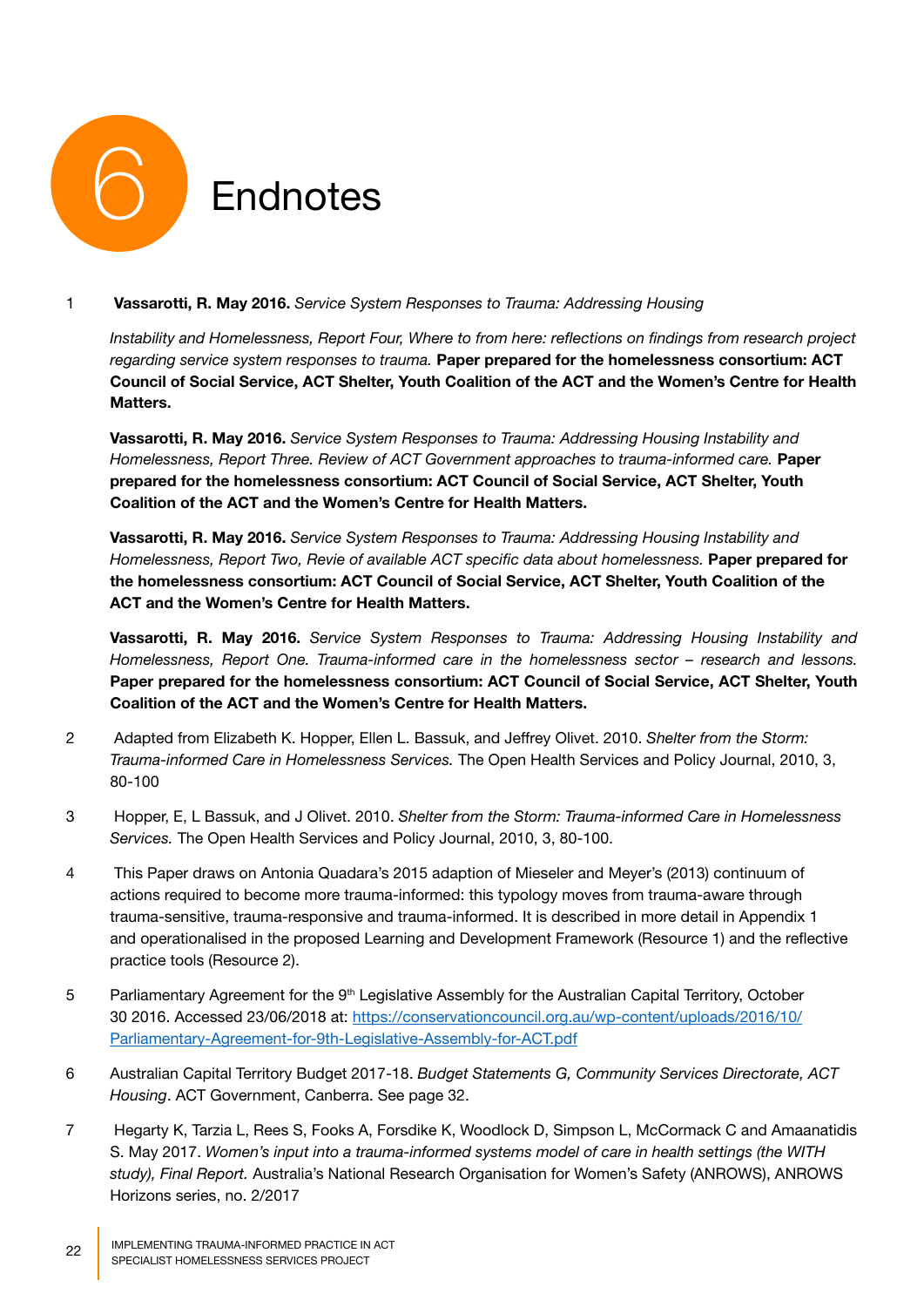- 8 Quadara, A and Hunter, C. 2016. *Principles of trauma-informed approaches to sexual abuse: A discussion paper.* Royal Commission into Institutional Responses to Child Sexual Abuse, Sydney.
- 9 See Quadara and Hunter. 2016. (See Note 5), and also Hegarty et al. 2017 (See Note 7).
- 10 For example, Therapeutic Residential Care for young people in out of home care.
- 11 Quadara, A and Hunter, C. 2016. *Principles of trauma-informed approaches to sexual abuse: A discussion paper.* See Note 5.
- 12 Wall L, Higgins D and C Hunter, February 2016. *Trauma-informed care in child and family welfare services.*  Child Family Community Australia, Paper No. 27. Australian Institute of Health and Welfare, Canberra.

See also: Quadara, A and Hunter, C. 2016. *Principles of trauma-informed approaches to sexual abuse: A discussion paper.* See Note 10.

- 13 Toora Women. *Toora Women Past and Present.* Accessed 23/06/2018 at: <http://www.toora.org.au/pastand-present.html>
- 14 Vassarotti, R. May 2016. *Service System Responses to Trauma: Addressing Housing Instability and Homelessness, Report Four.* See Note 1.
- 15 See Quadara and Hunter. 2016. (See Note 5), and also Hegarty et al. 2017 (See Note 7).
- 16 For example, Therapeutic Residential Care for young people in out of home care.
- 17 Quadara, A and Hunter, C. 2016. *Principles of trauma-informed approaches to sexual abuse: A discussion paper.* See Note 5.
- 18 Wall L, Higgins D and C Hunter, February 2016. *Trauma-informed care in child and family welfare services.*  Child Family Community Australia, Paper No. 27. Australian Institute of Health and Welfare, Canberra.

See also: Quadara, A and Hunter, C. 2016. *Principles of trauma-informed approaches to sexual abuse: A discussion paper.* See Note 10.

**19 Vassarotti, R. May 2016.** *Service System Responses to Trauma: Addressing Housing* 

*Instability and Homelessness, Report Four, Where to from here: reflections on findings from research project regarding service system responses to trauma.* **Paper prepared for the homelessness consortium: ACT Council of Social Service, ACT Shelter, Youth Coalition of the ACT and the Women's Centre for Health Matters.**

**Vassarotti, R. May 2016.** *Service System Responses to Trauma: Addressing Housing Instability and Homelessness, Report Three. Review of ACT Government approaches to trauma-informed care.* **Paper prepared for the homelessness consortium: ACT Council of Social Service, ACT Shelter, Youth Coalition of the ACT and the Women's Centre for Health Matters.**

**Vassarotti, R. May 2016.** *Service System Responses to Trauma: Addressing Housing Instability and Homelessness, Report Two, Revie of available ACT specific data about homelessness.* Paper prepared for **the homelessness consortium: ACT Council of Social Service, ACT Shelter, Youth Coalition of the ACT and the Women's Centre for Health Matters.**

**Vassarotti, R. May 2016.** *Service System Responses to Trauma: Addressing Housing Instability and Homelessness, Report One. Trauma-informed care in the homelessness sector – research and lessons.*  **Paper prepared for the homelessness consortium: ACT Council of Social Service, ACT Shelter, Youth Coalition of the ACT and the Women's Centre for Health Matters.**